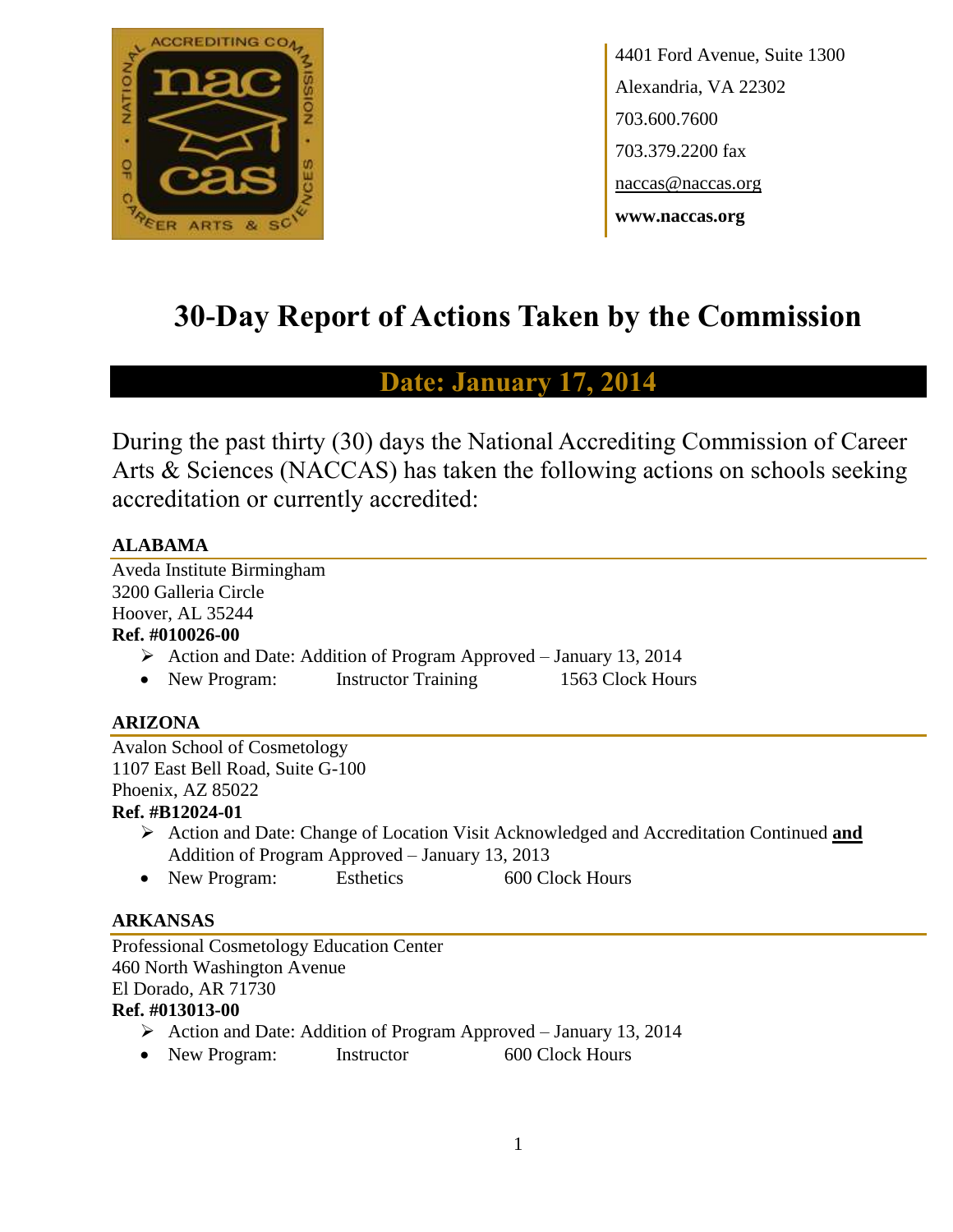Regency Beauty Institute Next Renewal Date: January 2018

2614 South Shackleford Road Little Rock, AR 72205

#### **Ref. #B33013-61**

 $\triangleright$  Action and Date: Renewal of Accreditation – January 13, 2014

Regency Beauty Institute Next Renewal Date: January 2018

4107 Steele Boulevard Fayetteville, AR 72703 **Ref. #B33013-68**

 $\triangleright$  Action and Date: Renewal of Accreditation – January 13, 2014

#### **CALIFORNIA**

Bellus Academy 1073 East Main Street El Cajon, CA 92021

#### **Ref. #014054-00**

- Action and Date: Non-Substantive Program Re-designation Acknowledged with a Stipulation December 30, 2013
- Current Program: CED Makeup Artistry 150 Clock Hours • New Program: Makeup Artistry 150 Clock Hours
- 

Fredrick and Charles Beauty College Next Renewal Date: January 2020 831 F Street Eureka, CA 95501

# **Ref. #014156-00**

 $\triangleright$  Action and Date: Renewal of Accreditation – January 13, 2014

Alhambra Beauty College 200 West Main Street Alhambra, CA 91801

#### **Ref. #014208-00**

 $\triangleright$  Action and Date: Change of Control Approved with a Stipulation – January 13, 2014

| $\bullet$ | <b>Current Ownership:</b>     |      |     |
|-----------|-------------------------------|------|-----|
|           | Alhambra Beauty College, Inc. | 100% |     |
|           | Jennifer Hong                 |      | 80% |
|           | Michelle Tsai                 |      | 18% |
|           | Peter Hong                    |      | 2%  |
| $\bullet$ | New Ownership:                |      |     |
|           | Alhambra Beauty College, Inc. | 100% |     |
|           | Joo Ha Choe                   |      | 60% |
|           | Matthew Kyu Choe              |      |     |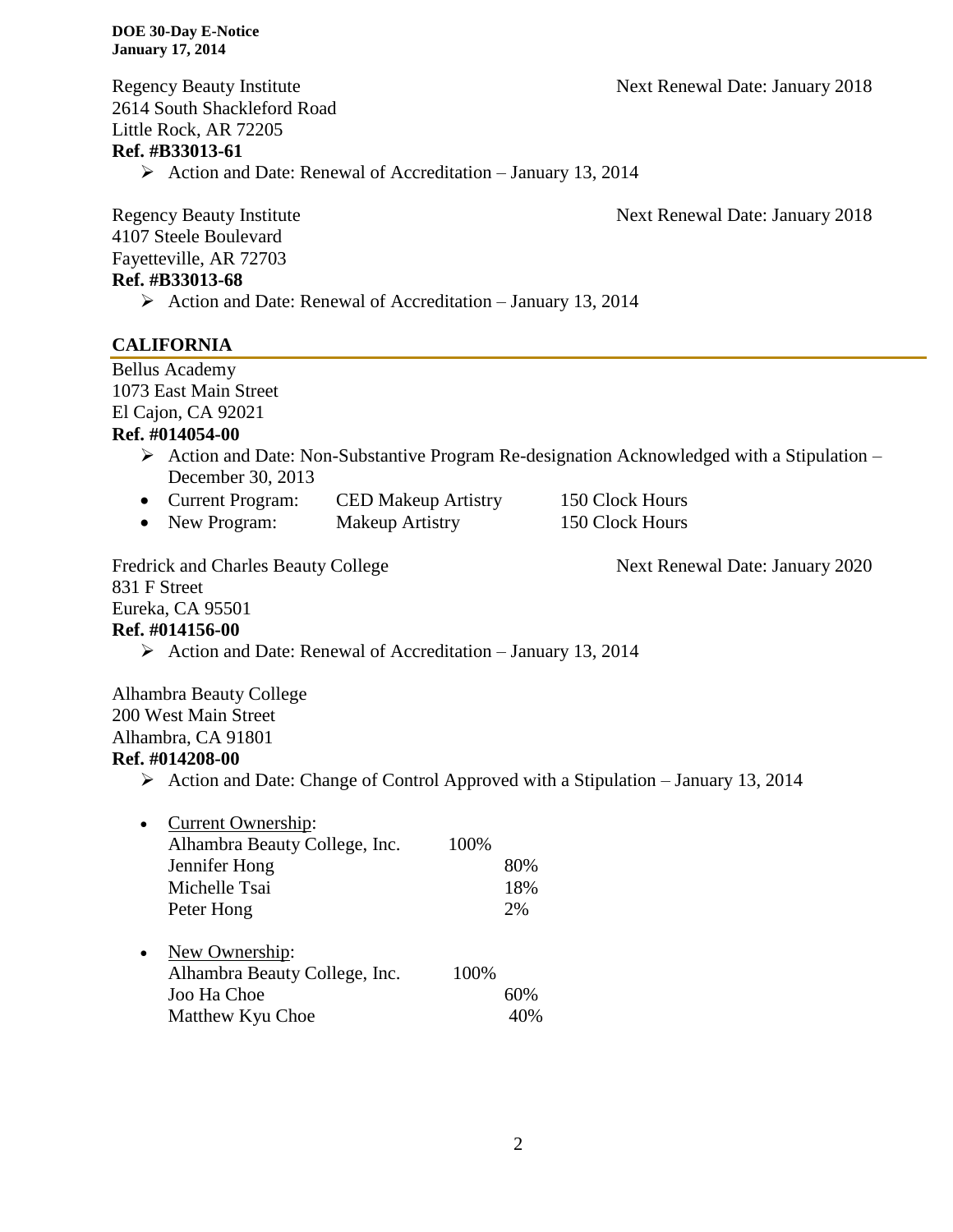COBA Academy 102 North Glassell Street Orange, CA 92866

#### **Ref. #014325-00**

 $\triangleright$  Action and Date: Change of Control Approved (Met Stipulation) – December 30, 2013

| $\bullet$ | Previous Ownership:     |      |     |
|-----------|-------------------------|------|-----|
|           | The Everett Group, Inc. | 100% |     |
|           | Ms. Ariella Williams    |      | 50% |
|           | Mr. Roger Williams      |      | 50% |

| $\bullet$ | New Ownership:             |       |        |
|-----------|----------------------------|-------|--------|
|           | Affiliated Academies, Inc. | 100\% |        |
|           | Ms. Carol Ann Malkasian    |       | 35%    |
|           | Mr. Tom Malkasian          |       | 35%    |
|           | Ms. Michele Malkasian      |       | 10%    |
|           | Mr. Shant Malkasian        |       | 10%    |
|           | Ms. Talene Malkasian       |       | $10\%$ |

5723 Atlantic Avenue

Long Beach, CA 90805

#### **Ref. #P14344-01**

Action and Date: Provisional Additional Location Accreditation Granted – January 13, 2014

Lu Ross Academy

470 East Thompson Boulevard

# Ventura, CA 93001

#### **Ref. #014351-00**

 $\triangleright$  Action and Date: Practical Grading & Continuing Education Monitoring Continued and Course Outlines Monitoring Removed – January 13, 2014

Tramy Beauty School

641 North Broadway

Escondido, CA 92025

#### **Ref. #P14365-01**

 Action and Date: Provisional Additional Location Visit Acknowledged and Accreditation Continued – January 13, 2014

Santa Ana Beauty College 1926 West  $17<sup>th</sup>$  Street Santa Ana, CA 92706 **Ref. #014377-00**

- $\triangleright$  Action and Date: Addition of Program Approved with a Stipulation January 13, 2014
- New Programs: Barber Crossover 400 Clock Hours Cosmetology Crossover 400 Clock Hours Advanced Manicurist 600 Clock Hours Barbering 1500 Clock Hours

Borner's Barber College Previous Ref. #A14344-01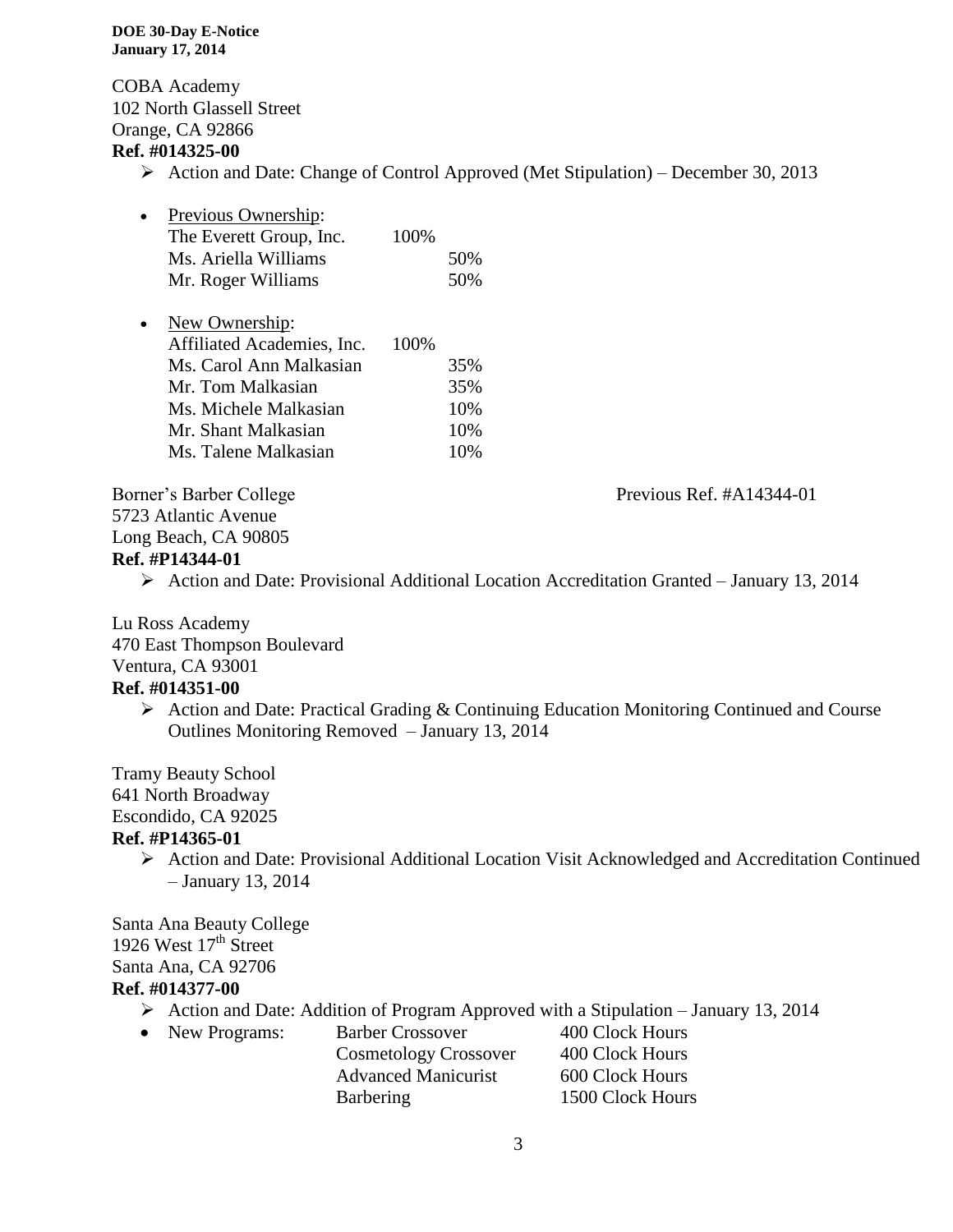Sutter Beauty College **Next Renewal Date: January 2020** 651 North Palora Avenue Yuba City, CA 95991 **Ref. #014380-00**  $\triangleright$  Action and Date: Renewal of Accreditation – January 13, 2014 Milan Institute of Cosmetology 934 Missouri Street Fairfield, CA 94533 **Ref. #B53084-03**  $\triangleright$  Action and Date: Non-Substantive Change of Ownership Acknowledged – December 30, 2013 • Previous Ownership: Amarillo College of Hairdressing, Inc. 100% Mr. Gary Yasuda 100% • New Ownership: Amarillo College of Hairdressing, Inc. 100% Mr. Gary Yasuda 94.00% ESOP Trust 06.00% Milan Institute of Cosmetology 3238 South Fairway Visalia, CA 93277 **Ref. #B53084-04**  $\triangleright$  Action and Date: Non-Substantive Change of Ownership Acknowledged – December 30, 2013 • Previous Ownership: Amarillo College of Hairdressing, Inc. 100% Mr. Gary Yasuda 100% • New Ownership: Amarillo College of Hairdressing, Inc. 100% Mr. Gary Yasuda 94.00% ESOP Trust 06.00% Milan Institute of Cosmetology 47120 Dune Palms, Suite C-2, D and E La Quinta, CA 92253 **Ref. #B53084-07**  $\triangleright$  Action and Date: Non-Substantive Change of Ownership Acknowledged – December 30, 2013 • Previous Ownership: Amarillo College of Hairdressing, Inc. 100% Mr. Gary Yasuda 100%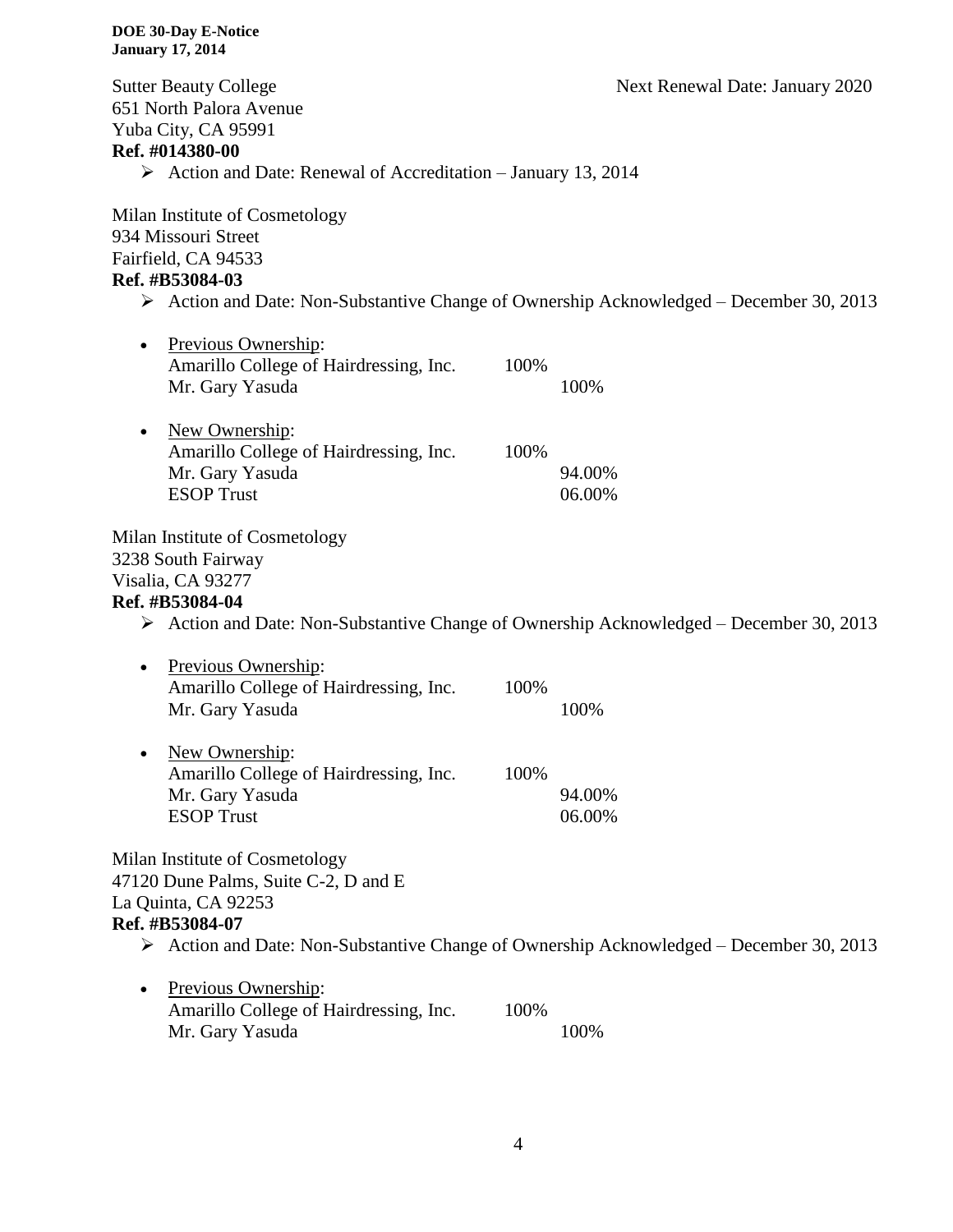• New Ownership: Amarillo College of Hairdressing, Inc. 100% Mr. Gary Yasuda 94.00% ESOP Trust 06.00%

#### **COLORADO**

The Salon Professional Academy 432 North Avenue Grand Junction, CO 81501 **Ref. #015023-00**

> $\triangleright$  Action and Date: Change of Location Visit Acknowledged and Accreditation Continued – January 13, 2014

Paul Mitchell The School – Colorado Springs 118 West Colorado Avenue Colorado Springs, CO 80903

## **Ref. #015046-00**

- $\triangleright$  Action and Date: Addition of Program Approved January 13, 2014
- New Program: Barbering 1500 Clock Hours/50 Credit Hours

#### **CONNECTICUT**

Academy Di Capelli, LLC 950 Yale Avenue, Unit 20 Wallingford, CT 06492

#### **Ref. #016037-00**

- $\triangleright$  Action and Date: Addition of Program Approved December 27, 2013
- New Program: Barbering 1000 Clock Hours

Academy Di Capelli, LLC 950 Yale Avenue Yale Plaza Units 19 & 20 Wallingford, CT 06492 **Ref. #016037-00**

- Action and Date: Non-Substantive Change of Address Acknowledged\* January 14, 2014
- Previous Address: 950 Yale Avenue, Unit 20, Wallingford, CT 06492
- Updated Address: 950 Yale Avenue, Yale Plaza Units 19 & 20, Wallingford, CT 06492

*\*The institution provided information from its State Agency confirming that its address has been the same since its opening in 2003; therefore, NACCAS has updated its records accordingly with an effective date of January 14, 2014.*

#### **FLORIDA**

International Academy 2550 South Ridgewood Avenue South Daytona, FL 32119

#### **Ref. #019064-00**

- Action and Date: Addition of Program Approved with a Stipulation December 20, 2013
- New Program: Esthetics and Advanced Makeup Artistry 900 Clock Hours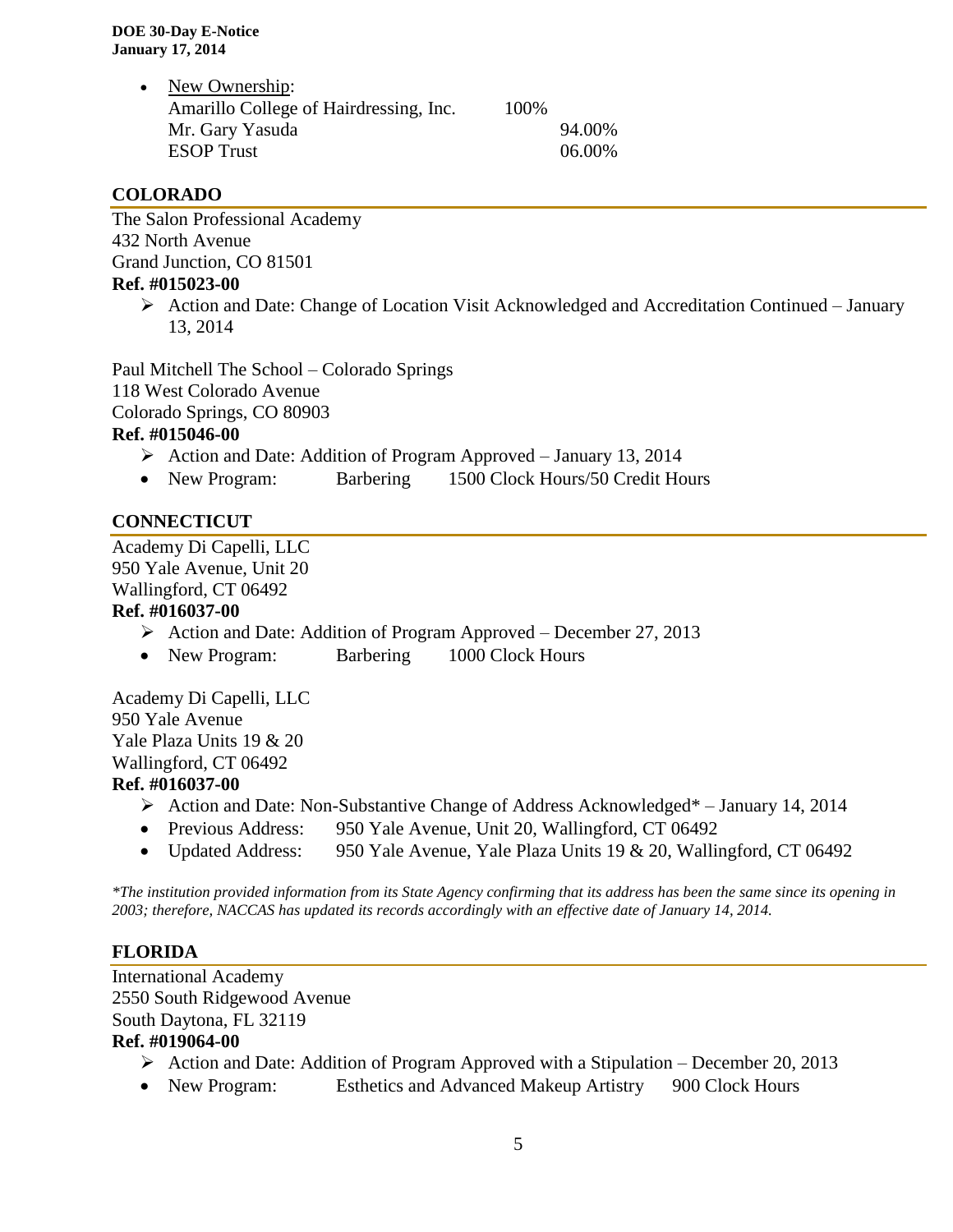Tampa Bay Beauty Institute 5016 East Busch Boulevard #103 Tampa, FL 33617 **Ref. #B19102-01**  $\triangleright$  Action and Date: Institution Placed on Probation – January 8, 2014

Orlando Beauty Institute 6751 West Colonial Drive Orlando, FL 32818 **Ref. #B19102-02**

 $\triangleright$  Action and Date: Institution Placed on Probation – January 8, 2014

Paul Mitchell The School Miami 1303 South West 107 Avenue Miami, FL 33174

#### **Ref. #019110-00**

- $\triangleright$  Action and Date: Change of Location Approved with a Stipulation January 13, 2014
- Previous Location: 1303 South West 107 Avenue, Miami, FL 33174
- New Location: 8905 Dadeland Boulevard, Miami, FL 33156

#### **GEORGIA**

Dalton Institute of Esthetics and Cosmetology 100 West Walnut Avenue, Suite 126

Dalton, GA 30720

#### **Ref. #I12001-00**

- Action and Date: Non-Substantive Change of Program Name Acknowledged December 19, 2013
- Previous Name: Nail Technician 525 Clock Hours
- New Name: Nail Technology 525 Clock Hours

Ritz Beauty Academy, LLC Previous Ref. #A20026-01 1999 Candler Road Decatur, GA 30032 **Ref. #P20026-01**

Action and Date: Provisional Additional Location Accreditation Granted – January 13, 2014

Ritz Beauty Academy, LLC Previous Ref. #A20026-02 1359 Mt. Zion Road Morrow, GA 30260 **Ref. #P20026-02**

Action and Date: Provisional Additional Location Accreditation Granted – January 13, 2014

Profile Institute of Barber – Styling 26 Cleveland Southeast Atlanta, GA 30315

#### **Ref. #020034-00**

- $\triangleright$  Action and Date: Non-Substantive Expansion of Campus Acknowledged (Met Stipulation) December 20, 2013
- Expanded Campus Facility: 122 Cleveland Avenue Southwest, Atlanta, GA 30315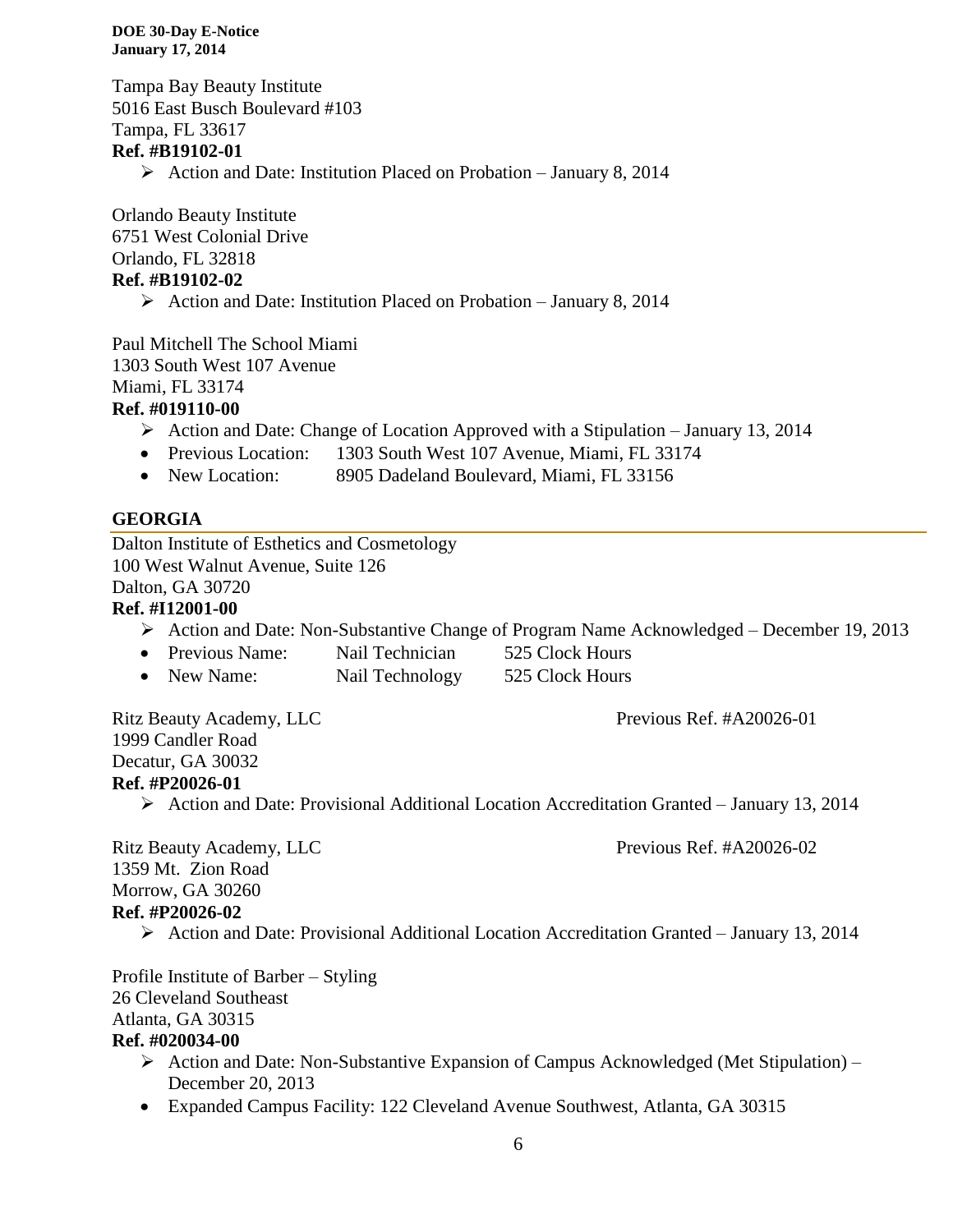#### **IDAHO**

Milan Institute of Cosmetology 1009 West Hemingway Nampa, ID 83651 **Ref. #P53084-09**

 $\triangleright$  Action and Date: Non-Substantive Change of Ownership Acknowledged – December 30, 2013

| $\bullet$ | Previous Ownership:                    |      |        |
|-----------|----------------------------------------|------|--------|
|           | Amarillo College of Hairdressing, Inc. | 100% |        |
|           | Mr. Gary Yasuda                        |      | 100\%  |
| $\bullet$ | New Ownership:                         |      |        |
|           | Amarillo College of Hairdressing, Inc. | 100% |        |
|           | Mr. Gary Yasuda                        |      | 94.00% |
|           | <b>ESOP</b> Trust                      |      | 06.00% |

#### **ILLINOIS**

Cosmetology and Spa Academy 700 East Terra Cotta Avenue Crystal Lake, IL 60014

#### **Ref. #023010-00**

- $\triangleright$  Action and Date: Change of Name Approved January 13, 2014
- Previous Name: The Cosmetology and Spa Institute
- New Name: Cosmetology and Spa Academy
- New Alternate Name: CS Academy

Cosmetology and Spa Academy 142 East Gold Road, Unit B Schaumburg, IL 60173

#### **Ref. #B23010-01**

- $\triangleright$  Action and Date: Change of Name Approved January 13, 2014
- Previous Name: The Cosmetology and Spa Institute
- New Name: Cosmetology and Spa Academy
- New Alternate Name: CS Academy

Cannella School of Hair Design Next Renewal Date: January 2020

4217 West North Avenue Chicago, IL 60639 **Ref. #023112-00**

 $\triangleright$  Action and Date: Renewal of Accreditation – January 13, 2014

Capri Beauty College 15815 Rob Roy Drive Oak Forest, IL 60452

#### **Ref. #023065-00**

 $\triangleright$  Action and Date: Non-Substantive Change of Ownership Acknowledged – December 19, 2013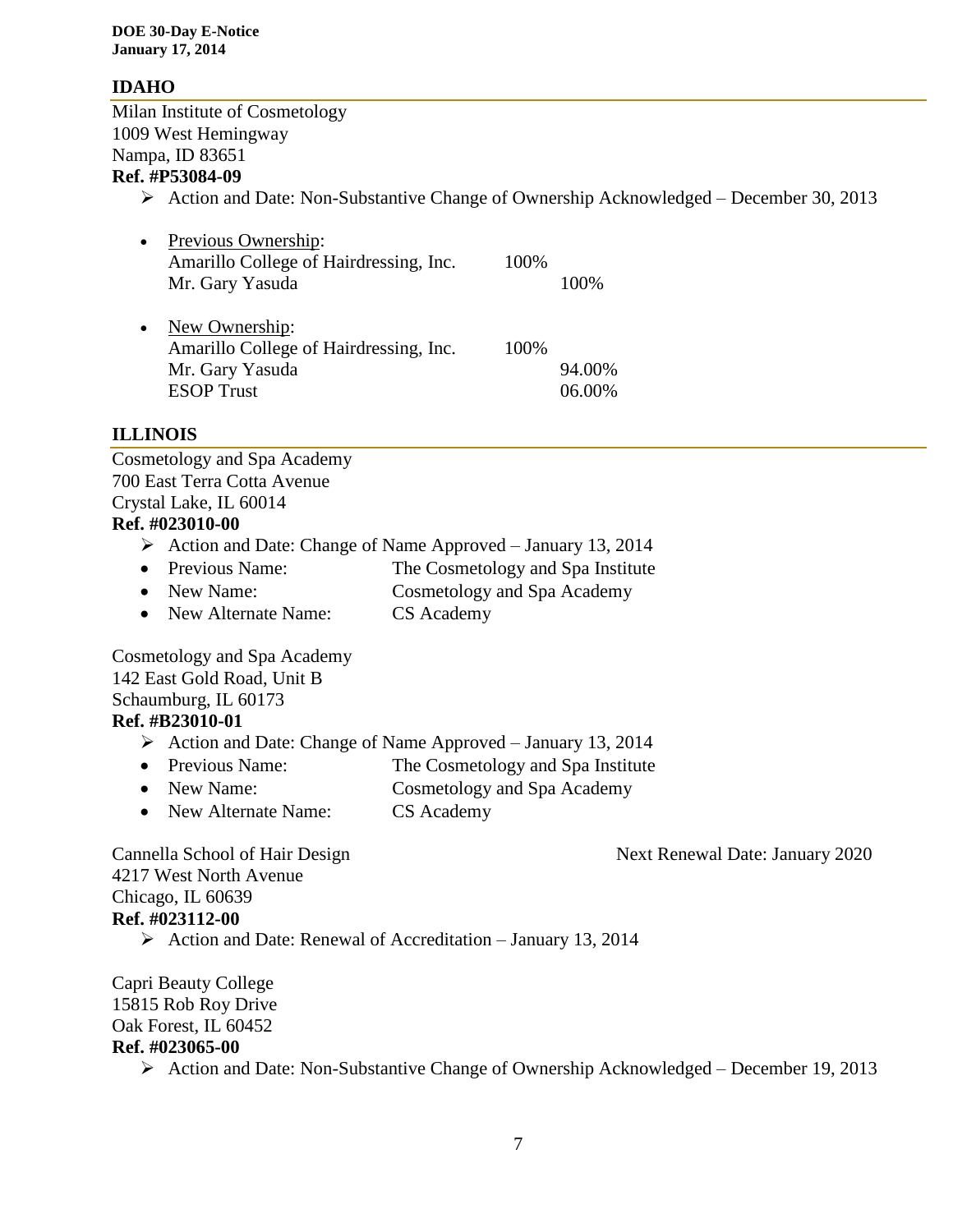| $\bullet$ | Previous Ownership:                  |      |        |
|-----------|--------------------------------------|------|--------|
|           | Capri School of Beauty Culture, Inc. | 100% |        |
|           | Frederick C. Seil                    |      | 35.00% |
|           | Leslie D. Zitzka                     |      | 35.00% |
|           | Amy Ruff                             |      | 15.00% |
|           | Thomas F. Seil                       |      | 15.00% |
| $\bullet$ | New Ownership:                       |      |        |
|           | Capri School of Beauty Culture, Inc. | 100% |        |
|           | Frederick C. Seil                    |      | 24.00% |
|           | Joan C. Seil                         |      | 24.00% |
|           | Amy Ruff                             |      | 26.00% |

Thomas F. Seil 26.00%

Capri Beauty College 1938 East Lincoln Highway New Lenox, IL 60451

#### **Ref. #B23065-01**

Action and Date: Non-Substantive Change of Ownership Acknowledged – December 19, 2013

| $\bullet$ | Previous Ownership:                  |      |        |
|-----------|--------------------------------------|------|--------|
|           | Capri School of Beauty Culture, Inc. | 100% |        |
|           | Frederick C. Seil                    |      | 35.00% |
|           | Leslie D. Zitzka                     |      | 35.00% |
|           | Amy Ruff                             |      | 15.00% |
|           | Thomas F. Seil                       |      | 15.00% |
|           |                                      |      |        |
| $\bullet$ | New Ownership:                       |      |        |
|           | Capri School of Beauty Culture, Inc. | 100% |        |
|           | Frederick C. Seil                    |      | 24.00% |
|           | Joan C. Seil                         |      | 24.00% |
|           | Amy Ruff                             |      | 26.00% |
|           | Thomas F. Seil                       |      | 26.00% |

G Skin & Beauty Institute 200 North Michigan Avenue, Suite 302 Chicago, IL 60601 **Ref. #B23144-02**

- Action and Date: Change of Location Approved with a Stipulation January 13, 2014
- Previous Location: 200 North Michigan Avenue, Suite 302, Chicago, IL 60601
- New Location: 17 North State Street, Chicago, IL 60602

Larry's Barber College 701 East 79<sup>th</sup> Street Chicago, IL 60619 **Ref. #P23179-01**

> Action and Date: Provisional Additional Location Visit Acknowledged and Accreditation Continued – January 13, 2014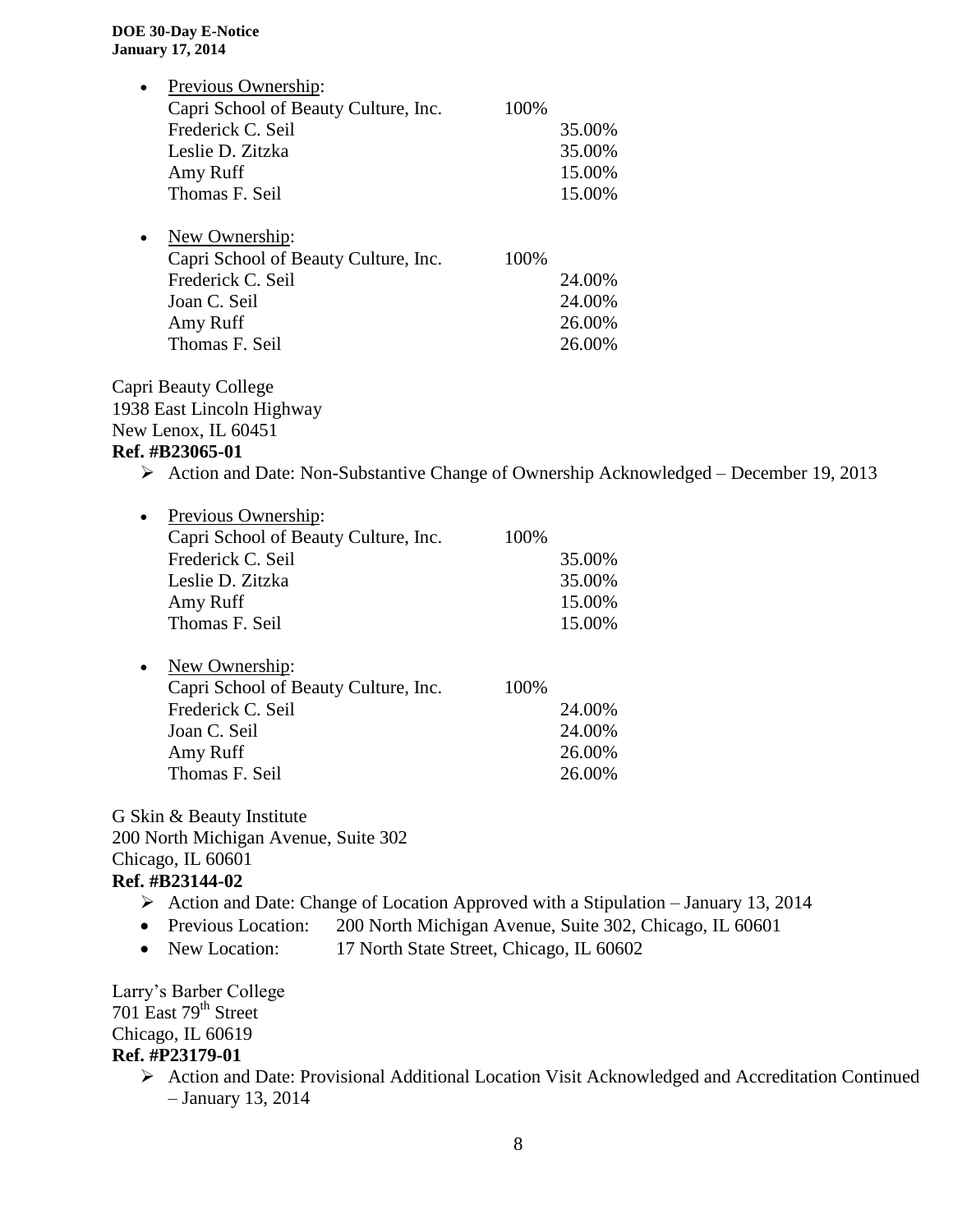Curve Metric School of Hair Design, Inc. Next Renewal Date: January 2020 7645 West Belmont Avenue Elmwood Park, IL 60707 **Ref. #023181-00**

 $\triangleright$  Action and Date: Renewal of Accreditation – January 13, 2014

#### **INDIANA**

Regency Beauty Institute Next Renewal Date: January 2018 5201 East Virginia Street Evansville, IN 47715 **Ref. #B33013-52**

 $\triangleright$  Action and Date: Renewal of Accreditation – January 13, 2014

#### **IOWA**

EQ School of Hair Design Next Renewal Date: January 2020 536 West Broadway Council Bluffs, IA 51503 **Ref. #025006-00**

 $\triangleright$  Action and Date: Renewal of Accreditation – January 13, 2014

#### **KANSAS**

Mitsu Sato Hair Academy 9062 Metcalf Avenue Overland Park, KS 66212

#### **Ref. #026035-00**

- Action and Date: Addition of Program Approved (Met Stipulations) December 30, 2013
- New Program: Instructor in Training 450 Clock Hours

#### **KENTUCKY**

Paul Mitchell The School Louisville 156 North Hurstbourne Parkway Louisville, KY 40222 **Ref. #027022-00**

Action and Date: Non-Substantive Change of Ownership Acknowledged – November 19, 2013

| $\bullet$ | Previous Ownership:                    |      |        |        |        |
|-----------|----------------------------------------|------|--------|--------|--------|
|           | PMKY Louisville, LLC                   | 100% |        |        |        |
|           | JPMS Holdings, Inc.                    |      | 25%    |        |        |
|           | John Paul Mitchell Systems             |      |        | 100%   |        |
|           | <b>Paul Mitchell Trust</b>             |      |        |        | 16.17% |
|           | The John Paul Dejora Family Trust      |      |        |        | 51.49% |
|           | Angus Shane Paul Mitchell Living Trust |      |        |        | 32.34% |
|           | Winn Claybaugh                         |      | 12.50% |        |        |
|           | Dale & Kimberlyn Jones                 |      | 35.00% |        |        |
|           | Dan & Dawn Pajo                        |      | 15.00% |        |        |
|           | <b>GVLV Holdings, LLC</b>              |      | 12.50% |        |        |
|           | Giulio Veglio                          |      |        | 50.00% |        |
|           | Laura Veglio                           |      |        | 50.00% |        |
|           |                                        |      |        |        |        |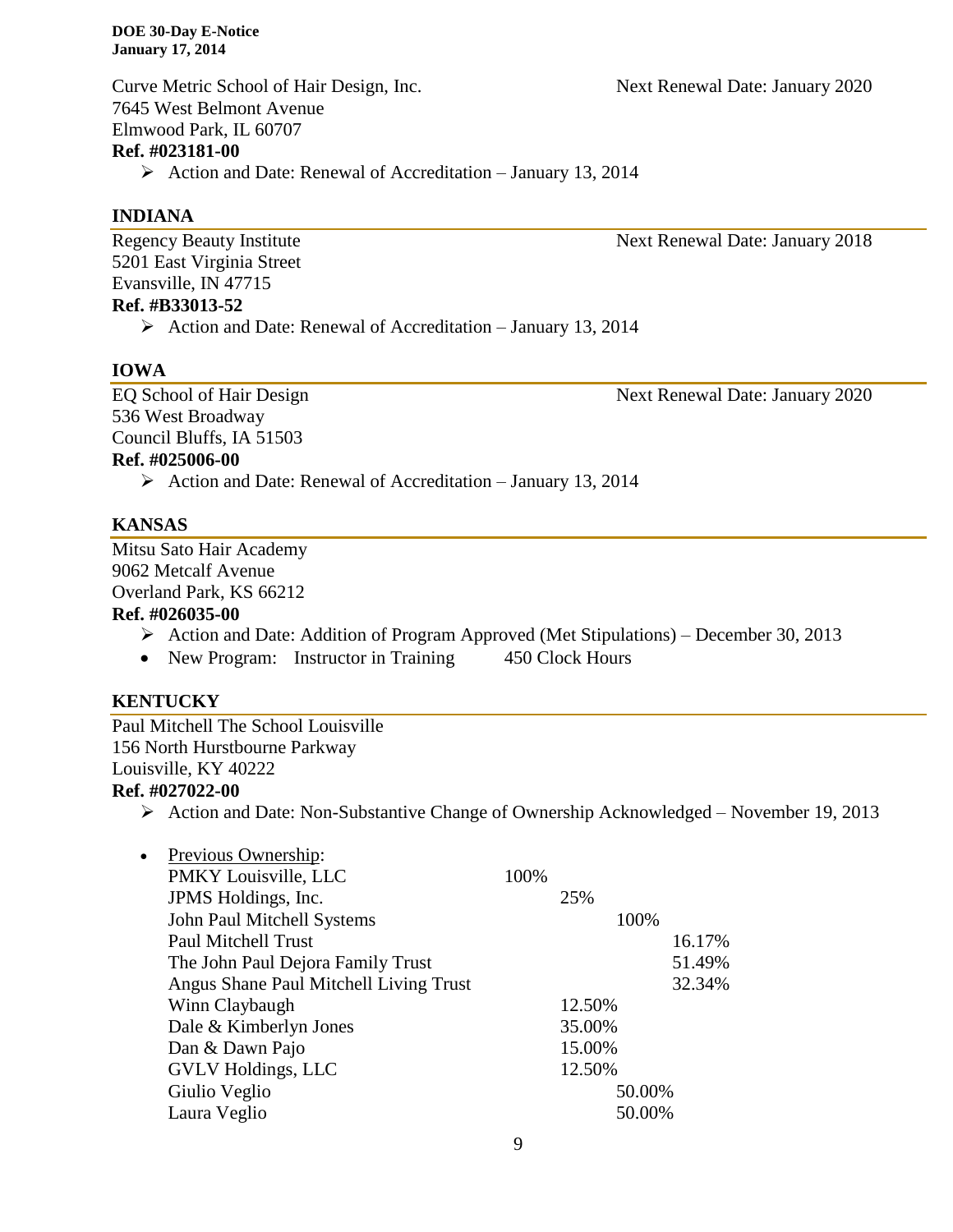| $\bullet$ | New Ownership:                         |      |        |        |
|-----------|----------------------------------------|------|--------|--------|
|           | PMKY Louisville, LLC                   | 100% |        |        |
|           | JPMS Holdings, Inc.                    |      | 25%    |        |
|           | John Paul Mitchell Systems             |      | 100%   |        |
|           | Paul Mitchell Trust                    |      |        | 16.17% |
|           | The John Paul Dejora Family Trust      |      |        | 51.49% |
|           | Angus Shane Paul Mitchell Living Trust |      |        | 32.34% |
|           | Winn Claybaugh                         |      | 12.50% |        |
|           | Dale & Kimberlyn Jones                 |      | 30.00% |        |
|           | Dan & Dawn Pajo                        |      | 15.00% |        |
|           | <b>GVLV Holdings, LLC</b>              |      | 12.50% |        |
|           | Giulio Veglio                          |      | 50.00% |        |
|           | Laura Veglio                           |      | 50.00% |        |
|           | Susan Waggoner                         |      |        | 5.00%  |

Southeast School of Cosmetology 356 Manchester Square Center Manchester, KY 40962 **Ref. #027037-00**

- $\triangleright$  Action and Date: Change of Location Approved with a Stipulation January 13, 2014
- Previous Location: 356 Manchester Square Center, Manchester, KY 40962
- New Location: 356 Manchester Square Center, Suite 15, Manchester, KY 40962

#### **LOUISIANA**

Guy's Academy Hair, Skin & Nails Next Renewal Date: September 2018 1141 Shreveport Barksdale Highway Shreveport, LA 71105 **Ref. #028067-00**  $\triangleright$  Action and Date: Renewal of Accreditation – January 13, 2014

#### **MARYLAND**

Award Beauty School Next Renewal Date: January 2020 25 East Antietam Street Hagerstown, MD 21740 **Ref. #030002-00**  $\triangleright$  Action and Date: Renewal of Accreditation – January 13, 2014

#### **MASSACHUSETTS**

LaBaron Hairdressing Academy 240 Liberty Street Brockton, MA 02301 **Ref. #031031-00**

> ▶ Action and Date: Accreditation Standards and Criteria Monitoring (Practical Grading) Removed – January 13, 2014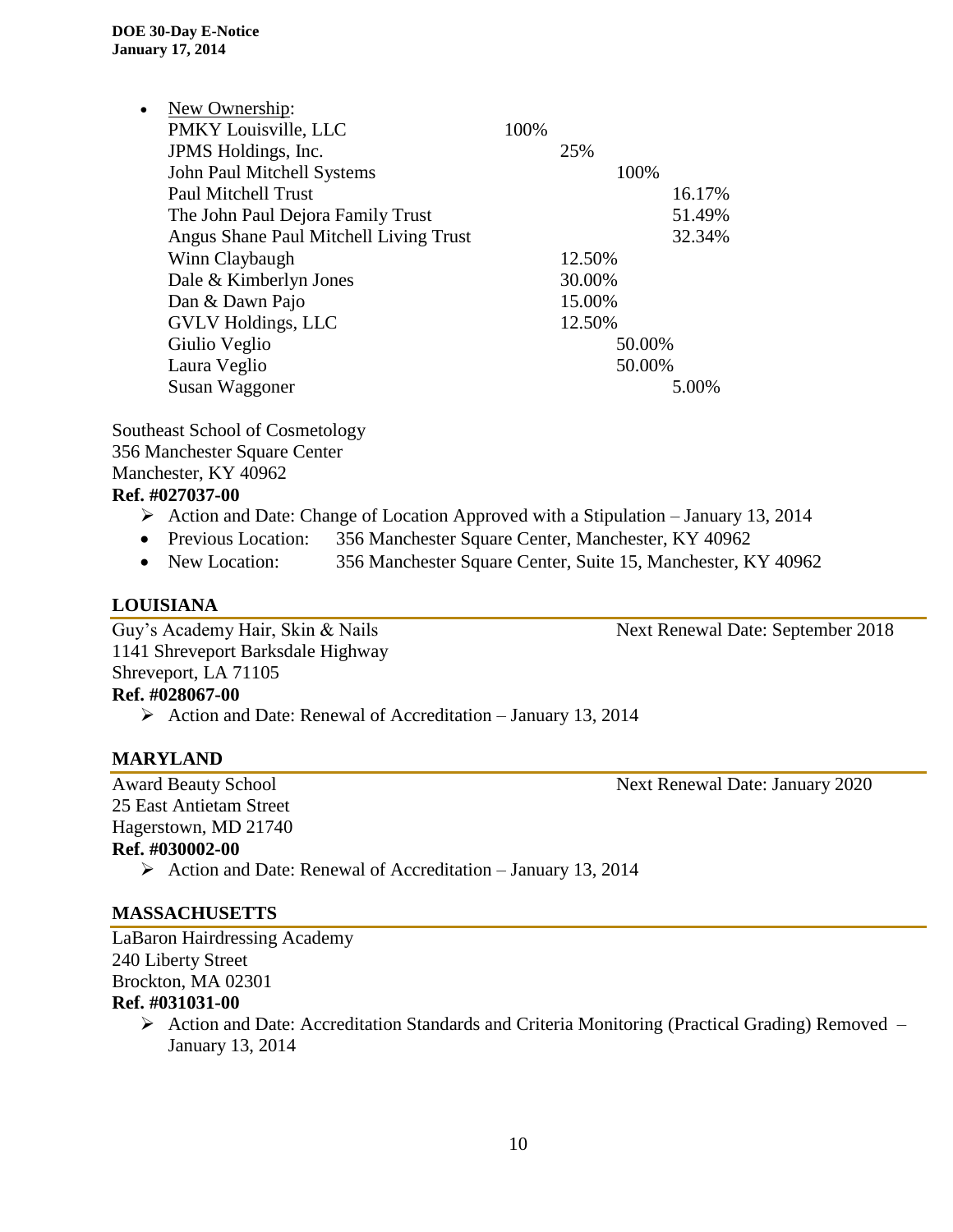Toni & Guy Hairdressing Academy 727A Granite Street Braintree, MA 02184

#### **Ref. #P31042-01**

 Action and Date: Provisional Additional Location Visit Acknowledged and Accreditation Continued – January 13, 2014

#### **MICHIGAN**

Creative Hair School of Cosmetology G-4439 Clio Road Flint, MI 48504 **Ref. #I11059-00**

 $\triangleright$  Action and Date: Non-Substantive Change of Ownership Acknowledged – December 30, 2013

| 100.00%  |
|----------|
| 50.0000% |
| 50.0000% |
|          |
|          |
| 100.00%  |
| 33.3300% |
| 33.3300% |
|          |
|          |

Mr. Bela's School of Cosmetology, Inc. 5580 East 12 Mile Road Warren, MI 48092 **Ref. #032019-00**

 Action and Date: Accreditation Standards and Criteria Monitoring (Course Outlines) Removed – January 13, 2014

Hillsdale Beauty College A&Z, Inc. 64 Waldron Street Hillsdale, MI 49242 **Ref. #032087-00**

 $\triangleright$  Action and Date: Change of Control and Change of Name Approved – January 13, 2014

| $\bullet$ | Previous Ownership:<br>Hillsdale Beauty College, Inc.                                                      | 100% |            |
|-----------|------------------------------------------------------------------------------------------------------------|------|------------|
|           | Gerald D. Kwiatkowski                                                                                      |      | 50%        |
|           | Diane C. Kwiatkowski                                                                                       |      | 50%        |
| $\bullet$ | New Ownership:<br>Hillsdale Beauty College A & Z, Inc.<br><b>Andrew Davici Young</b><br>Zetave Marie Kafer | 100% | 50%<br>50% |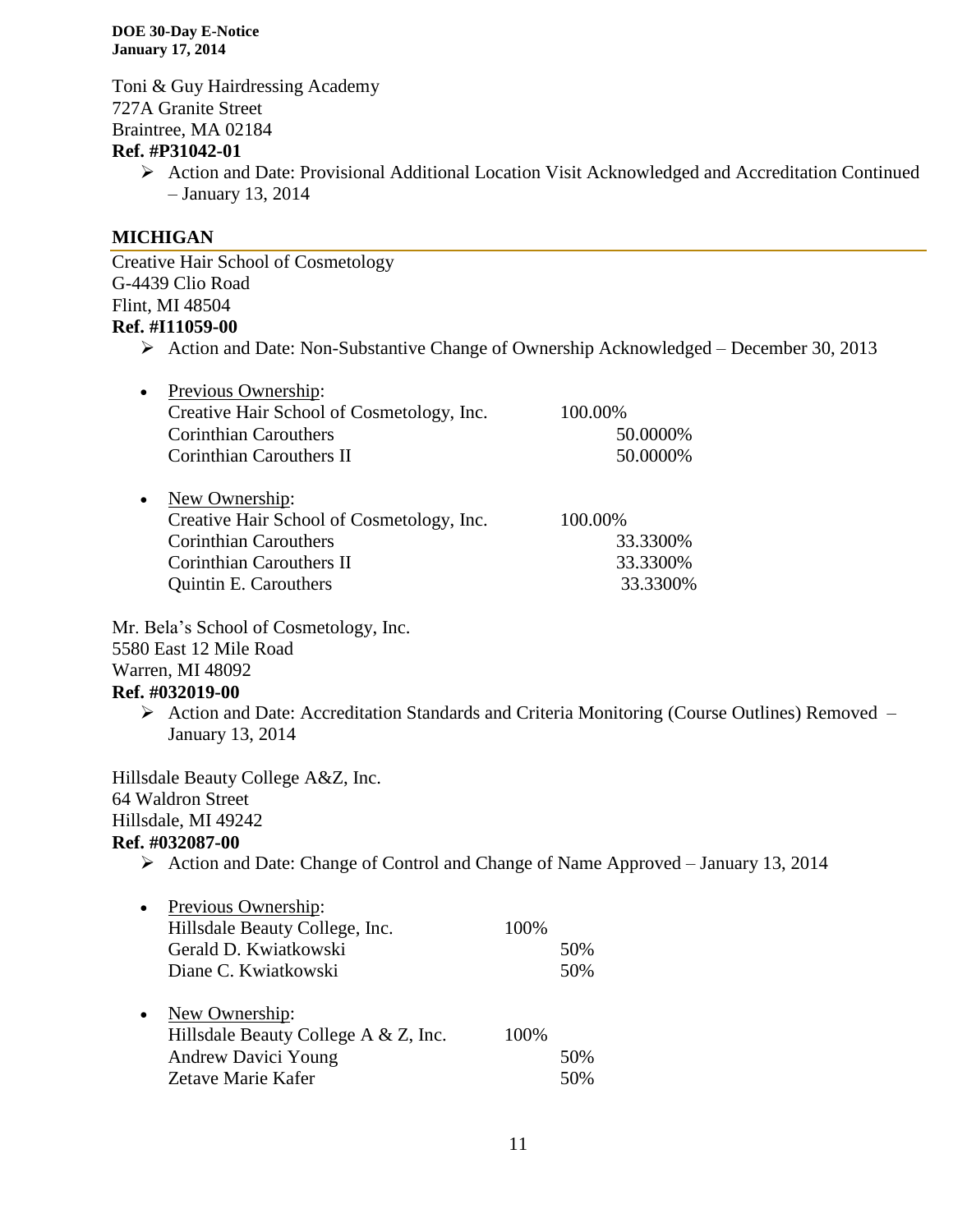- Previous Name: Hillsdale Beauty College
- New Name: Hillsdale Beauty College A&Z, Inc.

#### **MINNESOTA**

Minnesota School of Cosmetology, Inc. Next Renewal Date: January 2016 1425 County Road 101 North Previous Ref. #P33027-01 Plymouth, MN 55447 **Ref. #B33027-01**

Action and Date: Full Additional Location Accreditation Granted – January 13, 2014

#### **MISSOURI**

Regency Beauty Institute Next Renewal Date: January 2018 259 Salt Lick Road St. Peters, MO 63376 **Ref. #B33013-08**

 $\triangleright$  Action and Date: Renewal of Accreditation – January 13, 2014

Regency Beauty Institute **Next Renewal Date: January 2018** 4468 Lemay Ferry Road Mehlville, MO 63129

#### **Ref. #B33013-11**

 $\triangleright$  Action and Date: Renewal of Accreditation – January 13, 2014

Regency Beauty Institute **Next Renewal Date: January 2018** 

1415 East Battlefield Road, Unit No. 1415 Springfield, MO 65804 **Ref. #B33013-60**

 $\triangleright$  Action and Date: Renewal of Accreditation – January 13, 2014

Academy of Hair Design, Inc. 1834 South Glenstone Springfield, MO 65804 **Ref. #035095-00**

- $\triangleright$  Action and Date: Addition of Program Approved January 13, 2014
- New Program: Manicuring 600 Clock Hours

City Pointe Beauty Academy 501 South Madison Avenue Webb City, MO 64870 **Ref. #035112-00**

- $\triangleright$  Action and Date: Addition of Program Approved December 20, 2013
- New Program: Massage Therapy 600 Clock Hours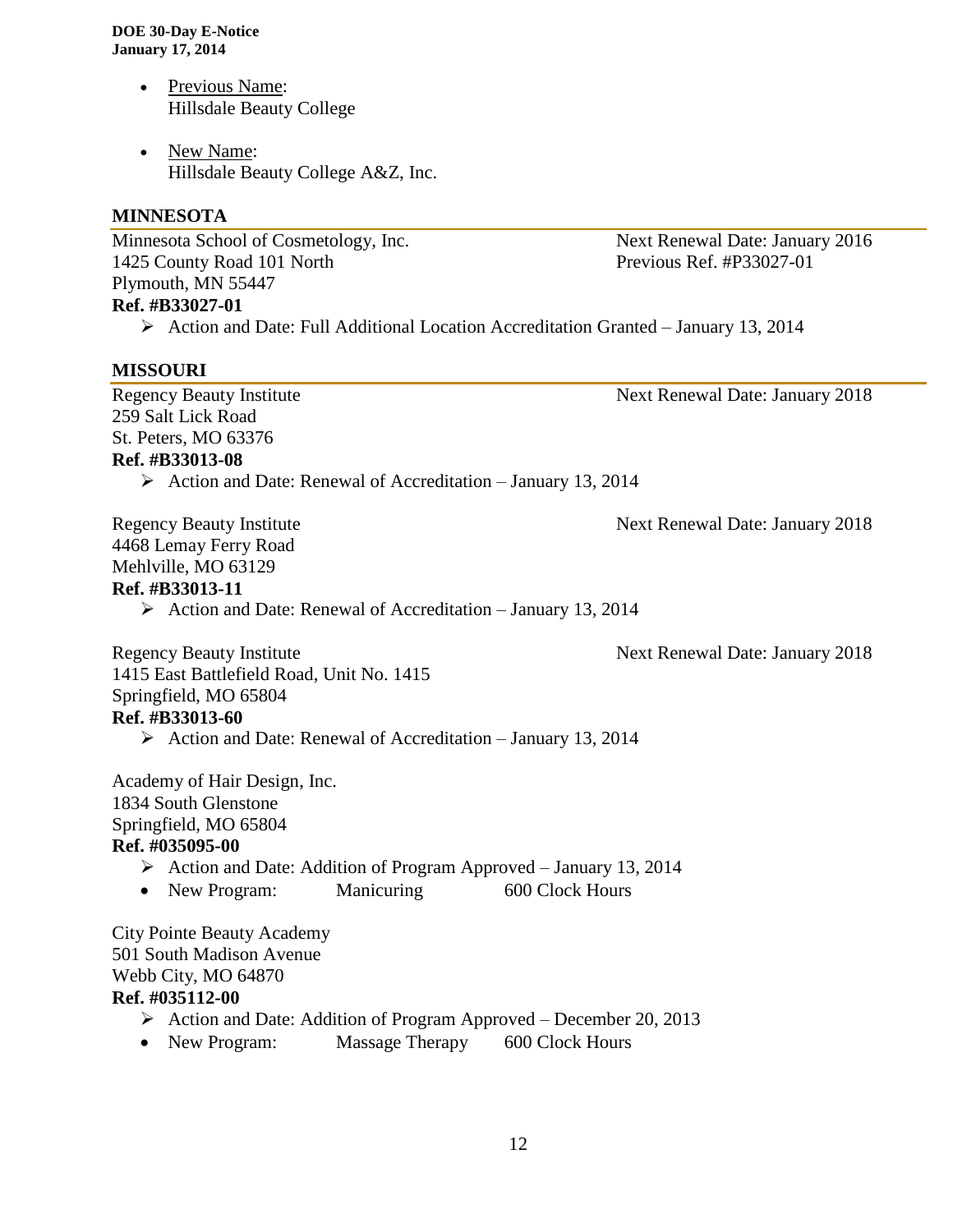#### **MONTANA**

Butte Academy of Beauty Culture Next Renewal Date: January 2020 303 West Park Street Butte, MT 59701 **Ref. #036003-00**

 $\triangleright$  Action and Date: Renewal of Accreditation – January 13, 2014

#### **NEBRASKA**

Joseph's College of Beauty 618 Court Street Beatrice, NE 68310 **Ref. #037013-00**

- $\triangleright$  Action and Date: Change of Location Approved with a Stipulation January 13, 2014
- Previous Location: 618 Court Street, Beatrice, NE 68310
- New Location:  $2015$  North 6<sup>th</sup> Street, Beatrice, NE 68310

#### **NEVADA**

Milan Institute of Cosmetology 1050 Matley Lane Reno, NV 89502 **Ref. #B53084-05**

 $\triangleright$  Action and Date: Non-Substantive Change of Ownership Acknowledged – December 30, 2013

| Previous Ownership:                    |      |        |
|----------------------------------------|------|--------|
| Amarillo College of Hairdressing, Inc. | 100% |        |
| Mr. Gary Yasuda                        |      | 100%   |
| New Ownership:                         |      |        |
| Amarillo College of Hairdressing, Inc. | 100% |        |
| Mr. Gary Yasuda                        |      | 94.00% |
| <b>ESOP</b> Trust                      |      | 06.00% |
|                                        |      |        |

#### **NEW JERSEY**

Rizzieri Aveda School for Beauty & Wellness 8200 Town Center Boulevard Voorhees, NJ 08043

#### **Ref. #040017-00**

Action and Date: Accreditation Standards and Criteria Monitoring Removed – January 13, 2014

Atlantic Beauty & Spa Academy, LLC DBA Shore Beauty School 3003 English Creek Avenue, Suite C-3, C-4 & C-4B Egg Harbor Township, NJ 08234 **Ref. #040036-00**

## Action and Date: Non-Substantive Increase in Program Length Acknowledged – December 20, 2013

- Previous Length: Teacher Training 500 Clock Hours
- New Length: Teacher Training 600 Clock Hours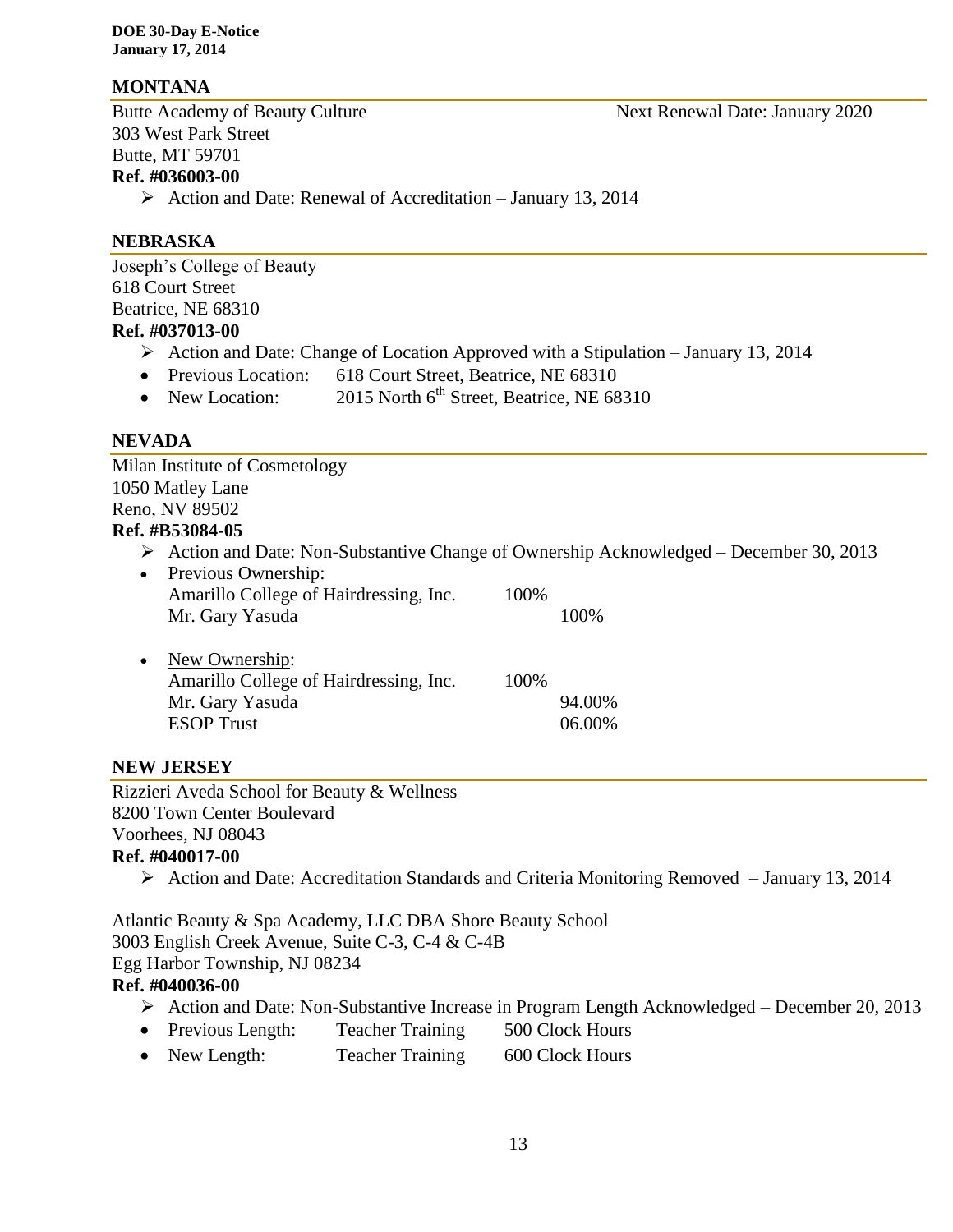| <b>DOE 30-Day E-Notice</b><br><b>January 17, 2014</b>                                                                                                                                                |                                                         |
|------------------------------------------------------------------------------------------------------------------------------------------------------------------------------------------------------|---------------------------------------------------------|
| Atlantic Beauty & Spa Academy, LLC<br><b>DBA Shore Beauty School</b><br>3003 English Creek Avenue, Suite C-3, C-4 & C-4B<br>Egg Harbor Township, NJ 08234<br>Ref. #040036-00                         | Next Renewal Date: January 2020                         |
| $\triangleright$ Action and Date: Renewal of Accreditation – January 13, 2014                                                                                                                        |                                                         |
| GBR, Inc. T/A Robert Fiance Beauty Schools<br>70 East Holly Avenue<br>Pitman, NJ 08071<br>Ref. #P40044-01<br>$\triangleright$ Action and Date: Addition of Program Approved – December 20, 2013      |                                                         |
| New Program:<br>Barbering<br>900 Clock Hours                                                                                                                                                         |                                                         |
| GBR, Inc. T/A Robert Fiance Beauty Schools<br><b>70 East Holly Avenue</b><br>Pitman, NJ 08071<br>Ref. #B40044-01                                                                                     | Next Renewal Date: May 2017<br>Previous Ref. #P40044-01 |
| $\triangleright$ Action and Date: Full Additional Location Accreditation Granted – January 13, 2014                                                                                                  |                                                         |
| <b>NORTH CAROLINA</b>                                                                                                                                                                                |                                                         |
| The Hair Design School<br>5106 North Roxboro Road<br>Durham, NC 27704<br>Ref. #B31023-03<br>$\triangleright$ Action and Date: Renewal of Accreditation – January 13, 2014                            | Next Renewal Date: January 2020                         |
| <b>Regency Beauty Institute</b><br>9101 Kings Parade Boulevard, Suite 101<br>Charlotte, NC 28273<br>Ref. #B33013-42<br>$\triangleright$ Action and Date: Renewal of Accreditation – January 13, 2014 | Next Renewal Date: January 2018                         |
| <b>Regency Beauty Institute</b><br>1058 West Club Boulevard, Suite 826<br>Durham, NC 27701<br>Ref. #B33013-51<br>$\triangleright$ Action and Date: Renewal of Accreditation – January 13, 2014       | Next Renewal Date: January 2018                         |
| Park West Barber School<br>1700 Stanley Road, Suite C-G<br>Greensboro, NC 27407<br>Ref. #B43044-01<br>$\triangleright$ Action and Date: Institution Placed on Probation – January 8, 2014            |                                                         |
| Park West Barber School                                                                                                                                                                              |                                                         |

1531 Central Avenue Charlotte, NC 28205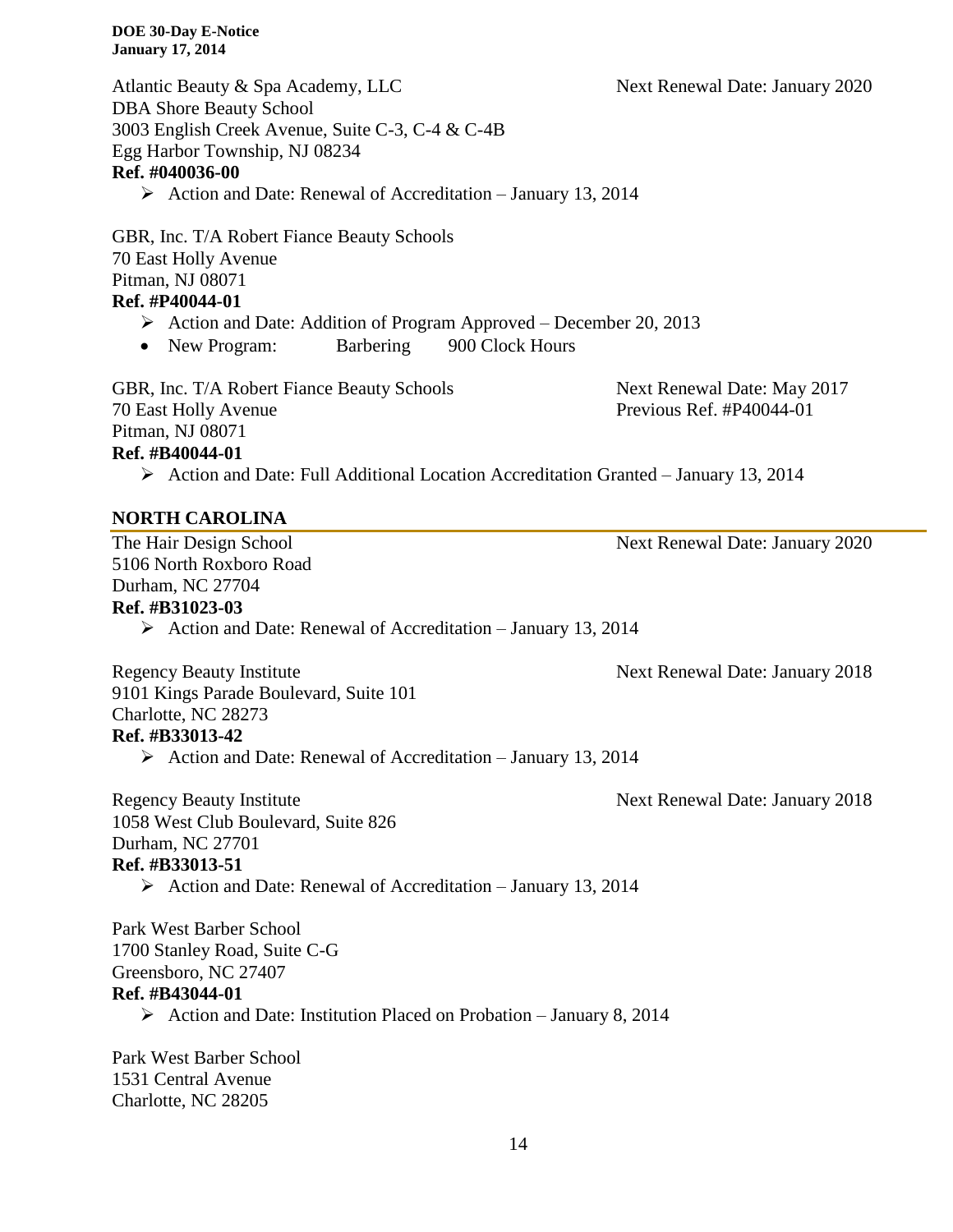#### **Ref. #P43044-02**

 $\triangleright$  Action and Date: Institution Placed on Probation – January 8, 2014

Park West Barber School 5209 Capital Boulevard

Raleigh, NC 27616

#### **Ref. #P43044-03**

 $\triangleright$  Action and Date: Institution Placed on Probation – January 8, 2014

#### **NORTH DAKOTA**

The Salon Professional Academy 4377 15<sup>th</sup> Avenue South Fargo, ND 58103 **Ref. #044015-00**

- Action and Date: Non-Substantive Change of Name Acknowledged December 19, 2013
- Previous Name: The Salon Professionals Academy Fargo, Inc.
- New Name: The Salon Professional Academy

#### **OHIO**

Regency Beauty Institute Next Renewal Date: January 2018 1912 Buchholzer Boulevard Akron, OH 44310 **Ref. #B33013-35**

 $\triangleright$  Action and Date: Renewal of Accreditation – January 13, 2014

Regency Beauty Institute Next Renewal Date: January 2018

5535 Dressler Road, Unit 9 Canton, OH 44720 **Ref. #B33013-57**

 $\triangleright$  Action and Date: Renewal of Accreditation – January 13, 2014

Moler Pickens Beauty College 5951 South Boymel Drive Fairfield, OH 45014 **Ref. #045071-00**

- Action and Date: Non-Substantive Expansion of Campus Acknowledged (Met Stipulation) December 20, 2013
- Expanded Campus Facility: 5951-3 Boymel Drive, Fairfield, OH 45014

## **OKLAHOMA**

Academy of Salon and Spa Previous Ref. #A13004-01 3040 South Muskogee Avenue, Suite 105 Tahlequah, OK 74464

## **Ref. #P13004-01**

Action and Date: Provisional Additional Location Accreditation Granted – January 13, 2014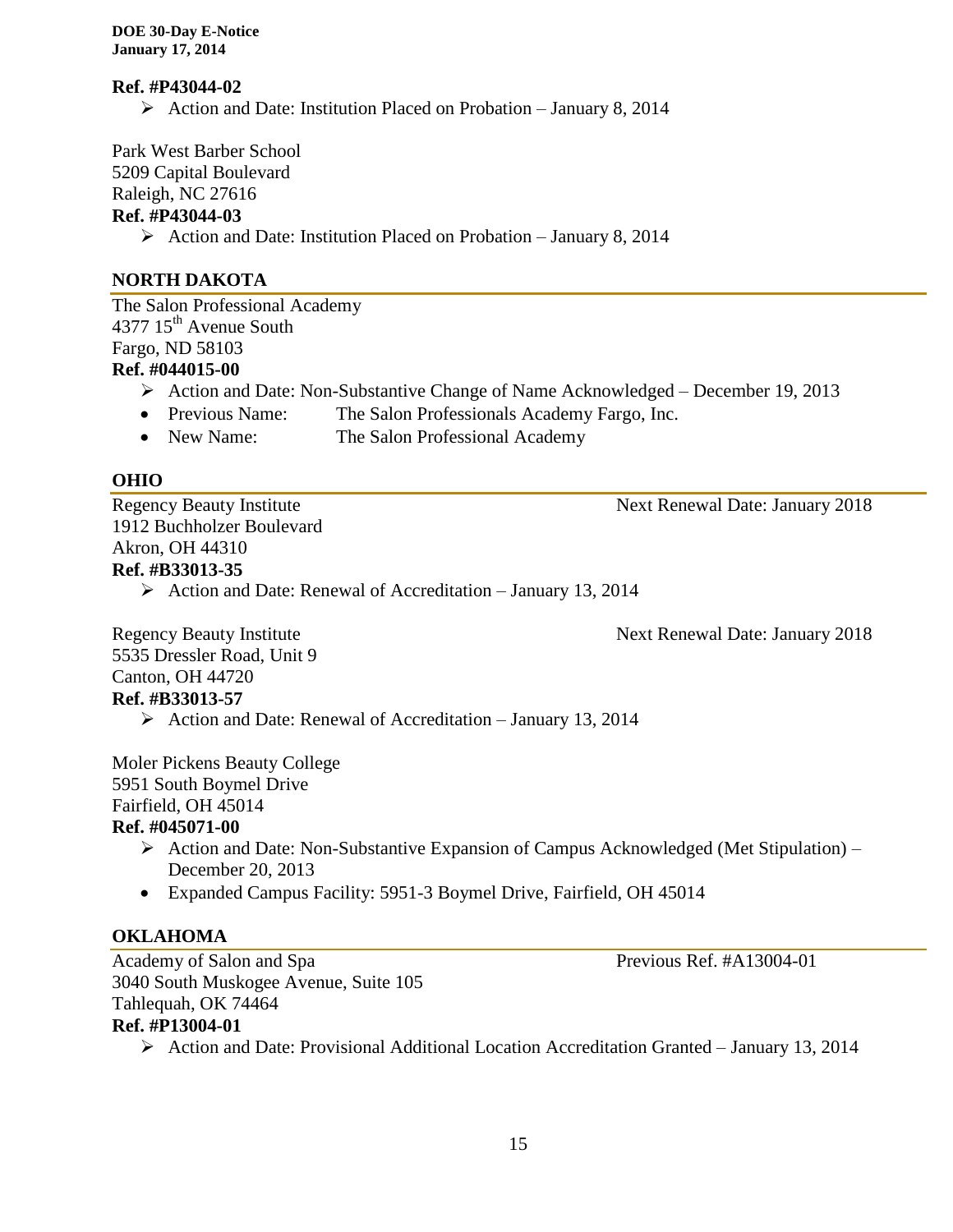Yukon Beauty College **Next Renewal Date: January 2020** 221 West Main Yukon, OK 73099 **Ref. #046040-00**  $\triangleright$  Action and Date: Renewal of Accreditation – January 13, 2014

#### **OREGON**

Phagan's School of Hair Design Next Renewal Date: January 2020 1542 Northeast Weidler Avenue Portland, OR 97232 **Ref. #047004-00**

#### $\triangleright$  Action and Date: Renewal of Accreditation – January 13, 2014

 $\triangleright$  Action and Date: Renewal of Accreditation – January 13, 2014

#### **PENNSYLVANIA**

171 Cedar Street Chambersburg, PA 17201 **Ref. #B30002-01**

Chambersburg Beauty School Next Renewal Date: January 2020

Toni & Guy Hairdressing Academy 9898-9902 East Roosevelt Boulevard

Philadelphia, PA 19115

#### **Ref. #B48075-01**

 $\triangleright$  Action and Date: Change of Location Visit Acknowledged and Accreditation Continued – January 13, 2014

Lancaster School of Cosmetology & Therapeutic Bodywork 50 Ranck Avenue Lancaster, PA 17602

#### **Ref. #048077-00**

- $\triangleright$  Action and Date: Change of Name Approved January 13, 2014
- Previous Name: Lancaster School of Cosmetology
- New Name: Lancaster School of Cosmetology & Therapeutic Bodywork New Alternate Names: Lancaster School of Cosmetology **and** Lancaster School of Therapeutic Bodywork

#### **PUERTO RICO**

MyrAngel Beauty Institute Next Renewal Date: January 2020 Calle Munoz Rivera #57 Sur San Lorenzo, PR 00754 **Ref. #062050-00**  $\triangleright$  Action and Date: Renewal of Accreditation – January 13, 2014

Paseo Gautier Benitez 26 Caguas, PR 00725

MyrAngel Beauty Institute Next Renewal Date: January 2020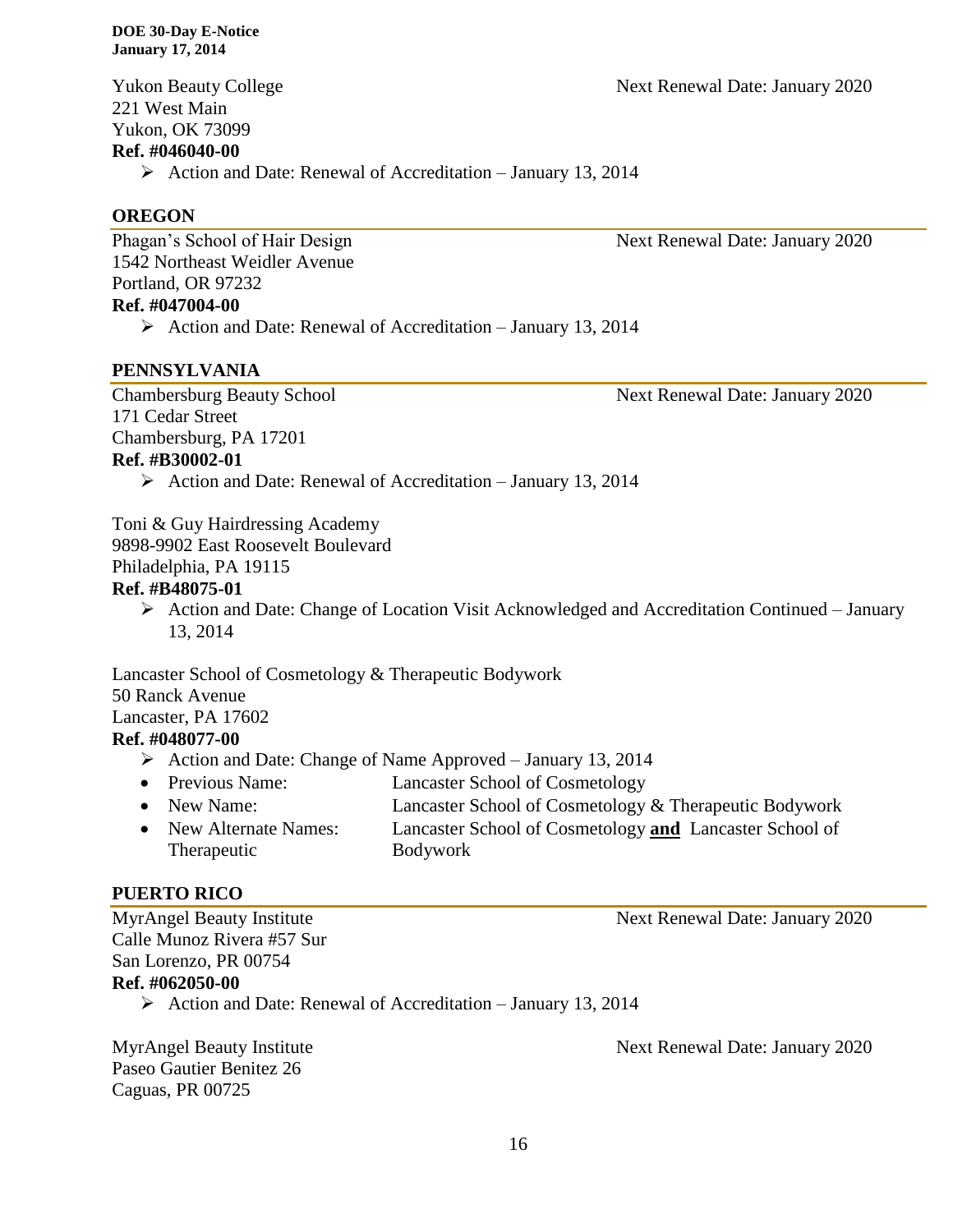#### **Ref. #B62050-02**

 $\triangleright$  Action and Date: Renewal of Accreditation – January 13, 2014

#### **RHODE ISLAND**

Toni & Guy Hairdressing Academy 1400 Oaklawn Avenue Cranston, RI 02920

# **Ref. #049010-00**

 Action and Date: Accreditation Standards and Criteria (Course Outlines) Monitoring Removed – January 13, 2014

#### **TENNESSEE**

Jenny Lea Academy of Cosmetology, Inc. 222 East Unaka Avenue Johnson City, TN 37601

#### **Ref. #027031-00**

- Action and Date: Non-Substantive Expansion of Campus Acknowledged December 20, 2013
- Expanded Campus Facility: 215 East Watauga Avenue, Johnson City, TN 37601

Regency Beauty Institute Next Renewal Date: January 2018

5383 Mt. View Road Antioch, TN 37013 **Ref. #B33013-41**

 $\triangleright$  Action and Date: Renewal of Accreditation – January 13, 2014

Regency Beauty Institute Next Renewal Date: January 2018

8239 Kingston Pike Knoxville, TN 37919

#### **Ref. #B33013-63**

 $\triangleright$  Action and Date: Renewal of Accreditation – January 13, 2014

Regency Beauty Institute Next Renewal Date: January 2018

2293 Gallatin Pike North Madison, TN 37115 **Ref. #B33013-72**

 $\triangleright$  Action and Date: Renewal of Accreditation – January 13, 2014

Tennessee Academy of Cosmetology II, LLC 7053 Winchester Road Memphis, TN 38125 **Ref. #052052-00**

- Action and Date: Change of Location Approved January 13, 2014
- Previous Location: 7020 East Shelby Drive, #104, Memphis, TN 38125
- New Location: 7053 Winchester Road, Memphis, TN 38125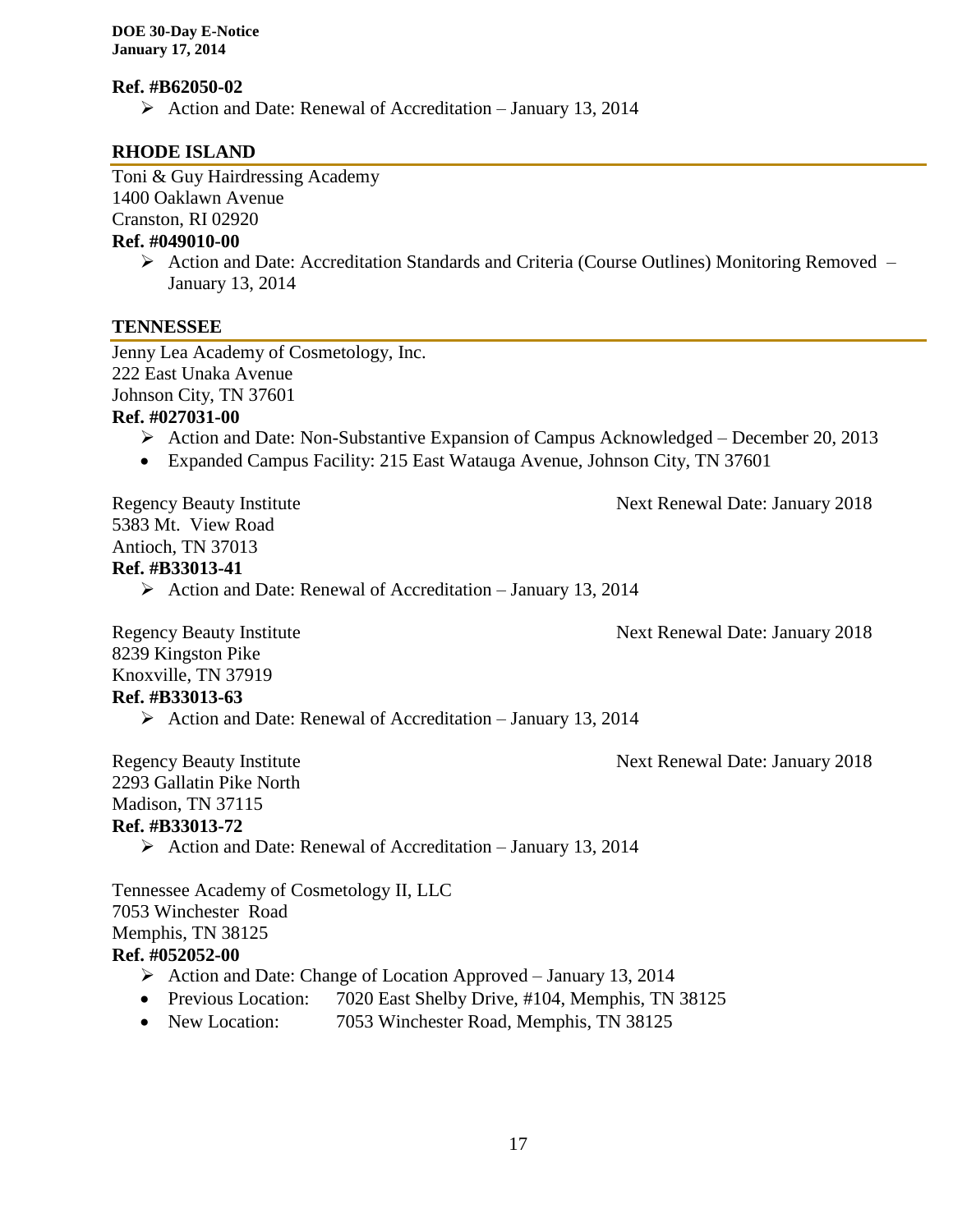Institute of Hair Design, Inc. 205 Enterprise Drive Adamsville, TN 38310

#### **Ref. #052064-00**

Action and Date: Non-Substantive Change of Ownership Acknowledged – January 15, 2014

| $\bullet$ | Previous Ownership:<br>Institute of Hair Design, Inc.<br>Mr. Daniel Glover<br>Mr. Parnell Lewis | 100% | 50%<br>50% |
|-----------|-------------------------------------------------------------------------------------------------|------|------------|
| $\bullet$ | New Ownership:<br>Institute of Hair Design, Inc.                                                | 100% |            |
|           | Mr. Daniel Glover                                                                               |      |            |

#### **TEXAS**

Milan Institute of Cosmetology  $2400$  South East  $27<sup>th</sup>$  Avenue Amarillo, TX 79103

## **Ref. #053084-00**

 $\triangleright$  Action and Date: Non-Substantive Change of Ownership Acknowledged – December 30, 2013

| Previous Ownership:<br>٠<br>Amarillo College of Hairdressing, Inc.                                     | 100% |        |
|--------------------------------------------------------------------------------------------------------|------|--------|
| Mr. Gary Yasuda                                                                                        |      | 100%   |
| New Ownership:<br>$\bullet$                                                                            |      |        |
| Amarillo College of Hairdressing, Inc.                                                                 | 100% |        |
| Mr. Gary Yasuda                                                                                        |      | 94.00% |
| <b>ESOP</b> Trust                                                                                      |      | 06.00% |
| Milan Institute of Cosmetology                                                                         |      |        |
| 5403 Walzem Road                                                                                       |      |        |
| San Antonio, TX 78218                                                                                  |      |        |
| Ref. #B53084-01                                                                                        |      |        |
| $\triangleright$ Action and Date: Non-Substantive Change of Ownership Acknowledged – December 30, 2013 |      |        |
|                                                                                                        |      |        |
| Previous Ownership:<br>$\bullet$<br>Amarillo College of Hairdressing, Inc.                             | 100% |        |
| Mr. Gary Yasuda                                                                                        |      | 100%   |
|                                                                                                        |      |        |
| New Ownership:<br>٠                                                                                    |      |        |
| Amarillo College of Hairdressing, Inc.                                                                 | 100% |        |
| Mr. Gary Yasuda                                                                                        |      | 94.00% |
| <b>ESOP</b> Trust                                                                                      |      | 06.00% |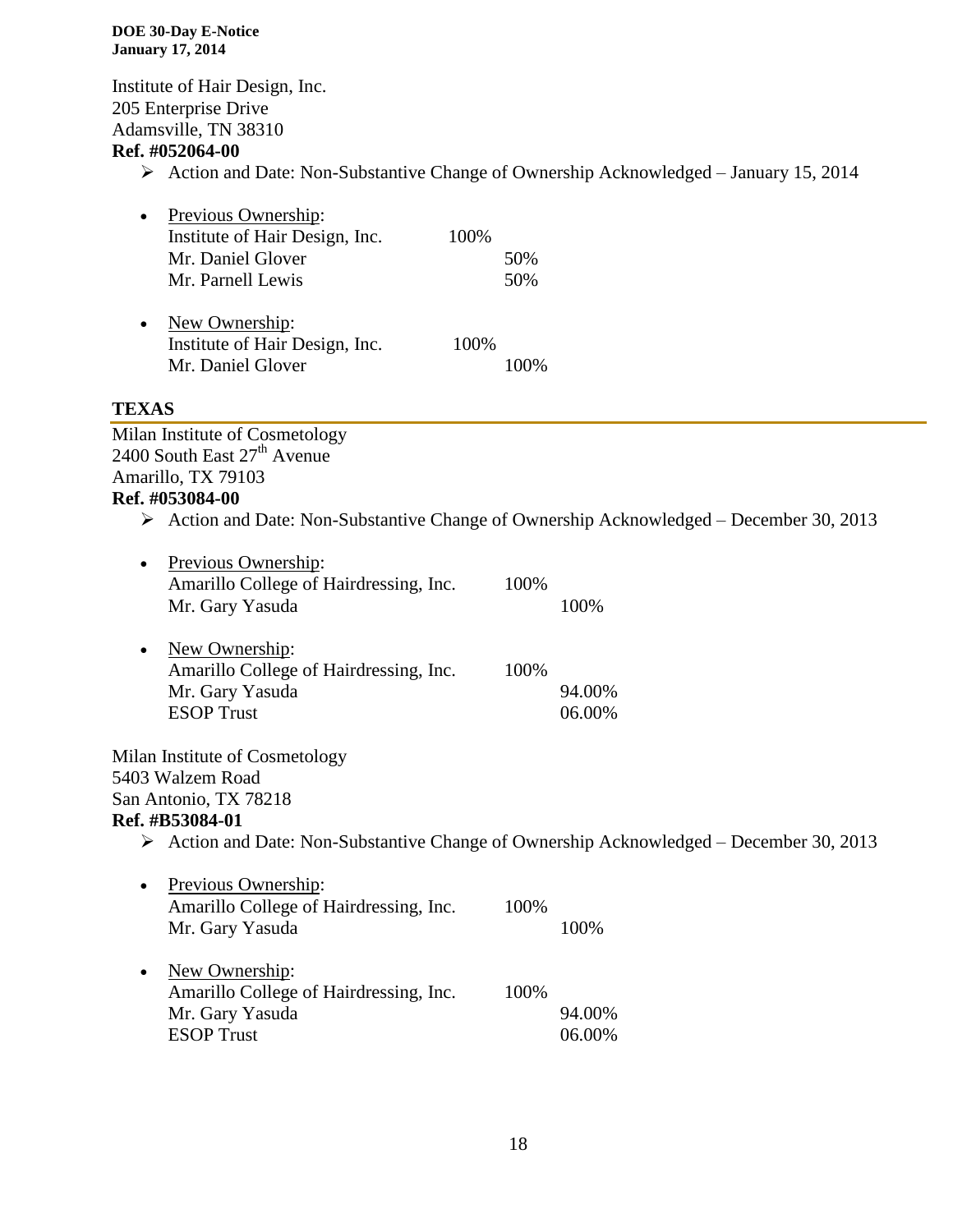Milan Institute of Cosmetology 605 SW Military Drive San Antonio, TX 78221 **Ref. #B53084-02**

 $\triangleright$  Action and Date: Non-Substantive Change of Ownership Acknowledged – December 30, 2013

| $\bullet$ | Previous Ownership:                    |      |       |
|-----------|----------------------------------------|------|-------|
|           | Amarillo College of Hairdressing, Inc. | 100% |       |
|           | Mr. Gary Yasuda                        |      | 100\% |
|           |                                        |      |       |

| • New Ownership:                       |      |        |
|----------------------------------------|------|--------|
| Amarillo College of Hairdressing, Inc. | 100% |        |
| Mr. Gary Yasuda                        |      | 94.00% |
| <b>ESOP</b> Trust                      |      | 06.00% |

Milan Institute of Cosmetology 1580 George Dieter Drive #207 El Paso, TX 79936

#### **Ref. #B53084-08**

 $\triangleright$  Action and Date: Non-Substantive Change of Ownership Acknowledged – December 30, 2013

| $\bullet$ | Previous Ownership:                    |      |       |
|-----------|----------------------------------------|------|-------|
|           | Amarillo College of Hairdressing, Inc. | 100% |       |
|           | Mr. Gary Yasuda                        |      | 100\% |
|           | Now Ownorship                          |      |       |

| . . | $N$ CW OWIICI SIIID.                   |      |        |
|-----|----------------------------------------|------|--------|
|     | Amarillo College of Hairdressing, Inc. | 100% |        |
|     | Mr. Gary Yasuda                        |      | 94.00% |
|     | <b>ESOP</b> Trust                      |      | 06.00% |

Fort Worth Beauty School – Lake Worth Campus 4601 Boat Club Road, Suite 113 Fort Worth, TX 76135

#### **Ref. #P53104-02**

 $\triangleright$  Action and Date: Institution Placed on Satisfactory Academic Progress (SAP) Monitoring – January 13, 2014

Tri-State Cosmetology Institute Next Renewal Date: January 2020

6800 Gateway East, Building 4 El Paso, TX 79915 **Ref. #053115-00**

 $\triangleright$  Action and Date: Renewal of Accreditation – January 13, 2014

MJ's Beauty Academy Inc. 3662 West Camp Wisdom Road, Suite 2016 Dallas, TX 75237 **Ref. #053183-00**

- $\triangleright$  Action and Date: Addition of Program Approved January 13, 2014
- New Program: Hair Braiding 35 Clock Hours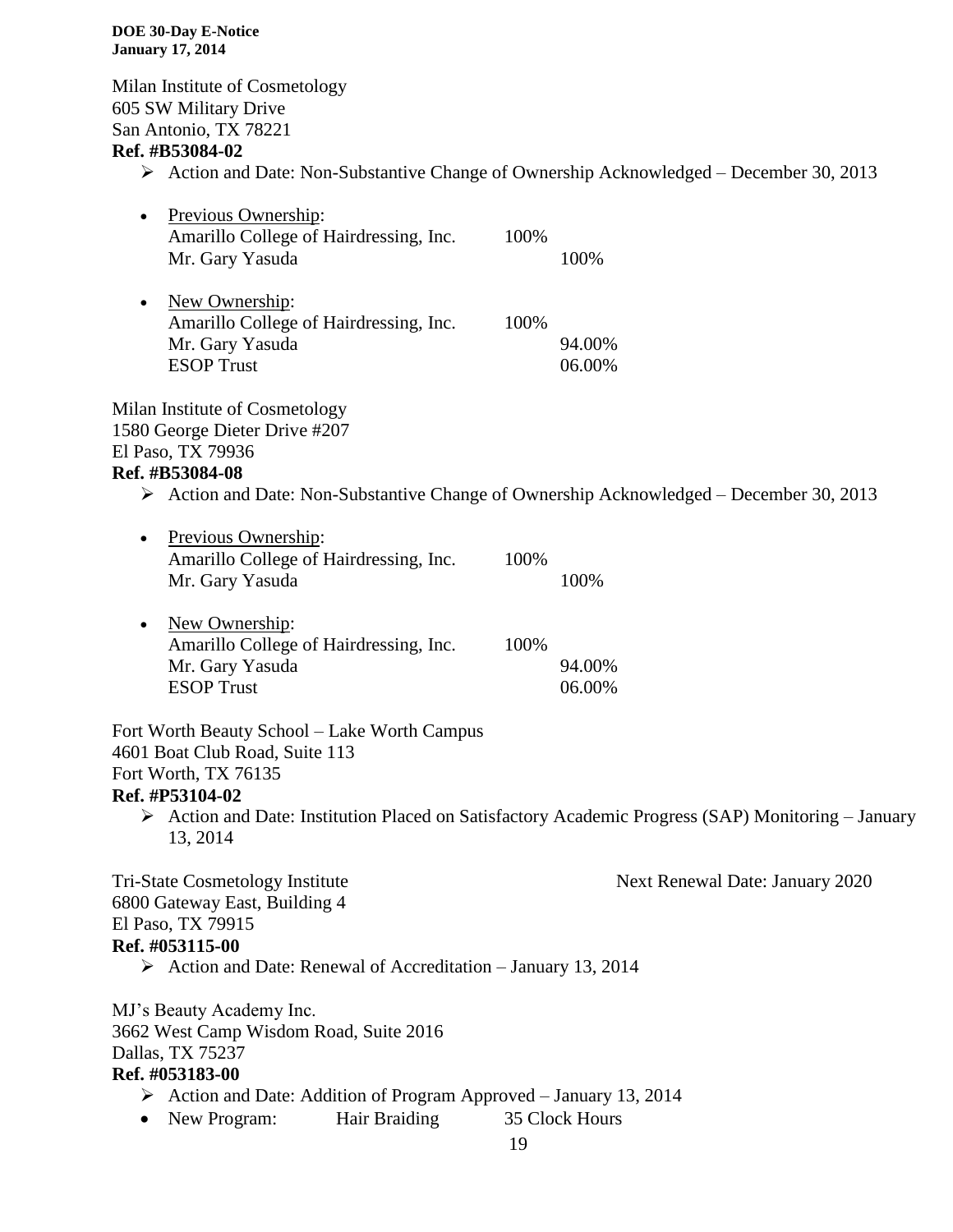I.T.S. Academy of Beauty 3111 Midwestern Parkway, Suite 110 Wichita Falls, TX 76308

#### **Ref. #053187-00**

 $\triangleright$  Action and Date: Main to Additional Location Re-Designation Approved with a Stipulation – January 13, 2014

#### **UTAH**

Paul Mitchell The School Next Renewal Date: January 2020 1969 East Murray Holladay Road Salt Lake City, UT 84117 **Ref. #054033-00**

 $\triangleright$  Action and Date: Renewal of Accreditation – January 13, 2014

Paul Mitchell The School St. George Next Renewal Date: January 2020 568 West Telegraph Road #4 Washington, UT 84780 **Ref. #B54033-01**

 $\triangleright$  Action and Date: Renewal of Accreditation – January 13, 2014

Beautiful You School of Nail Technology 1830 North Main Street Cedar City, UT 84720 **Ref. #054067-00**

- $\triangleright$  Action and Date: Change of Location Approved January 13, 2014
- Previous Location: 2092 West Cross Hollow Road, Cedar City, UT 84720
- New Location: 1830 North Main Street, Cedar City, UT 84720

#### **VIRGINIA**

Park West Barber School 13800 Coppermine Road Herndon, VA 20171 **Ref. #P43044-04**

 $\triangleright$  Action and Date: Institution Placed on Probation – January 8, 2014

Rudy & Kelly Academy, A Paul Mitchell Partner School 1920 Centerville Turnpike, Suite 114 Virginia Beach, VA 23464

#### **Ref. #056050-00**

- $\triangleright$  Action and Date: Change of Name Approved January 13, 2014
- Previous Name: Rudy & Kelly Academy of Hair & Nails
- New Name: Rudy & Kelly Academy, A Paul Mitchell Partner School
- New Alternate Names: Rudy & Kelly Academy, Paul Mitchell Partner School and Rudy & Kelly Academy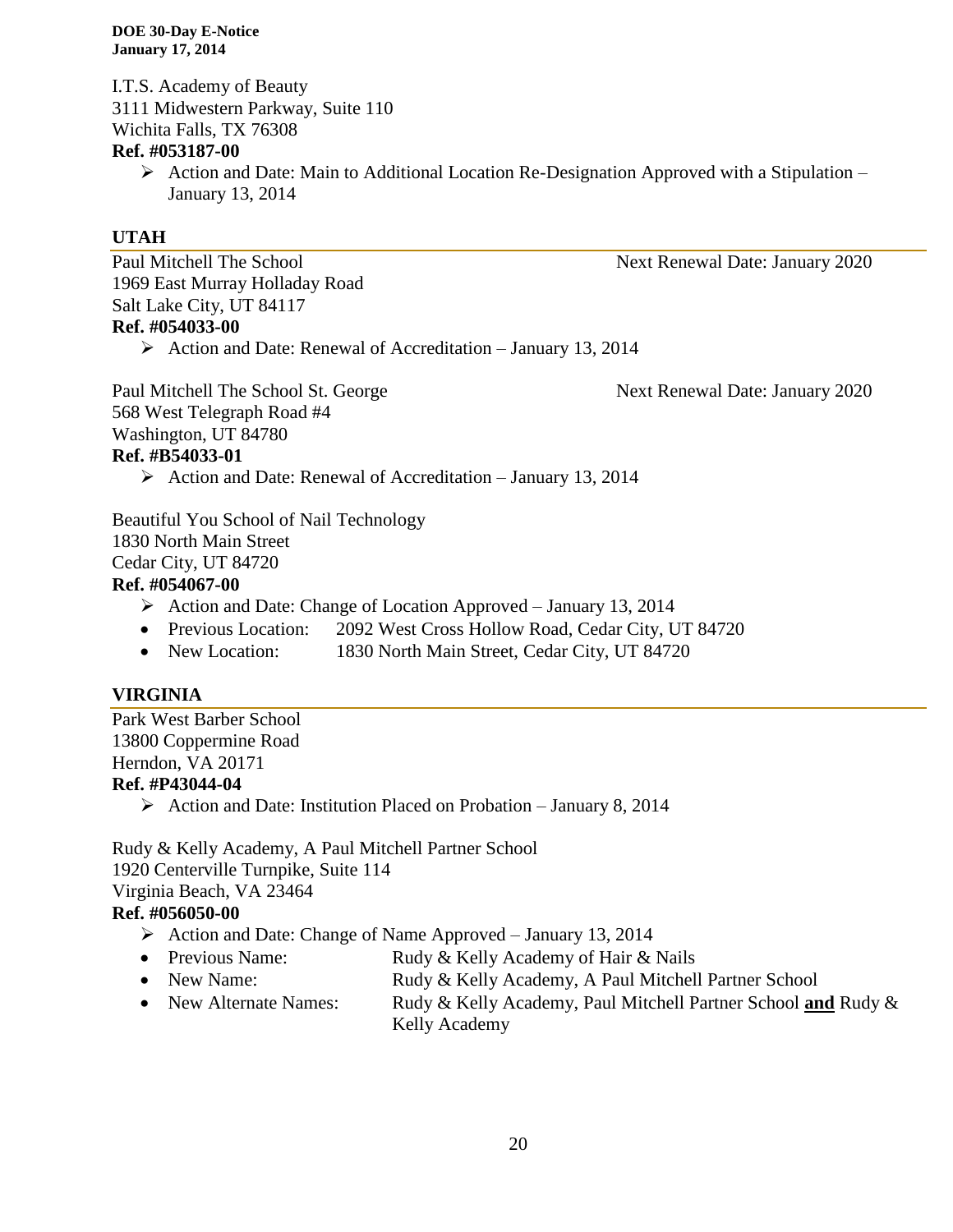Institute of Advanced Medical Esthetics 3108 Parham Road, 604D Richmond, VA 23294

#### **Ref. #056056-00**

- $\triangleright$  Action and Date: Change of Location Approved January 13, 2014
- Previous Location: 8527 Maryland Drive, #108, Henrico, VA 23294
- New Location: 3108 Parham Road, 604D, Richmond, VA 23294

The Chrysm Institute of Esthetics 281 Independence Boulevard, Suite 101 Virginia Beach, VA 23462 **Ref. #056065-00**

 Action and Date: Change of Location Visit Acknowledged and Accreditation Continued – January 13, 2014

#### **WISCONSIN**

Paul Mitchell The School Green Bay 3450 South Packerland Drive DePere, WI 54115 **Ref. #059012-00**

- Action and Date: Non-Substantive Alternate Name Acknowledged December 19, 2013
- New Alternate Name: Paul Mitchell The School

#### **To The Following:**

#### **United States Department of Education**

- **MS. Kathleen Hochhalter- Special Assistant-- Administrative Actions & Appeals Division**
- **Ms. Mary Gust- Director-- Administrative Actions & Appeals Division**
- **External Department of Education Accreditation Division- USDOE-- Washington, DC**
- Ms. Cathy Sheffield- Accreditation & State Liaison Office-- USDOE--- Washington, DC
- Ms. Rachael Shultz- Accreditation and State Liaison Office-- USDOE --- Washington, DC
- **Ms. Lauren Pope- Administrative Actions and Appeals Services Group-- Washington, DC**
- Ms. Patrice Fleming- Team Leader-- School Participation Team--- Boston/New York
- Ms. Betty Coughlin- Area Case Director-- School Participation Team--- Boston/New York
- Ms. Tracy Nave- Team Leader-- School Participation Team--- Boston/New York
- Mr. Christopher Curry- Team Leader-- School Participation Team--- Boston/New York
- **Ms. Martina Fernandez-Rosario-Acting Area Case Director-- School Participation---**
- San Francisco/Seattle
- Ms. Kerry O'Brien- Team Leader-- School Participation Team--- Denver
- **Mr. Michael Frola- Area Case Director-- School Participation Team--- Philadelphia**
- Ms. Nancy Paula Gifford- Area Case Director-- School Participation Team--- Philadelphia
- **Ms. Sherrie Bell- Compliance Manager—School Participation Team--- Philadelphia**
- Mr. Jesus Moya- Team Leader-- School Participation Team--- Dallas
- **MS. Kim Peeler-Team Leader-- School Participation Team--- Dallas**
- Ms. Cynthia Thorton- Area Case Director for Region 6-- School Participation Team--- Dallas
- Mr. Christopher Miller- Team Leader-- School Participation Team--- Atlanta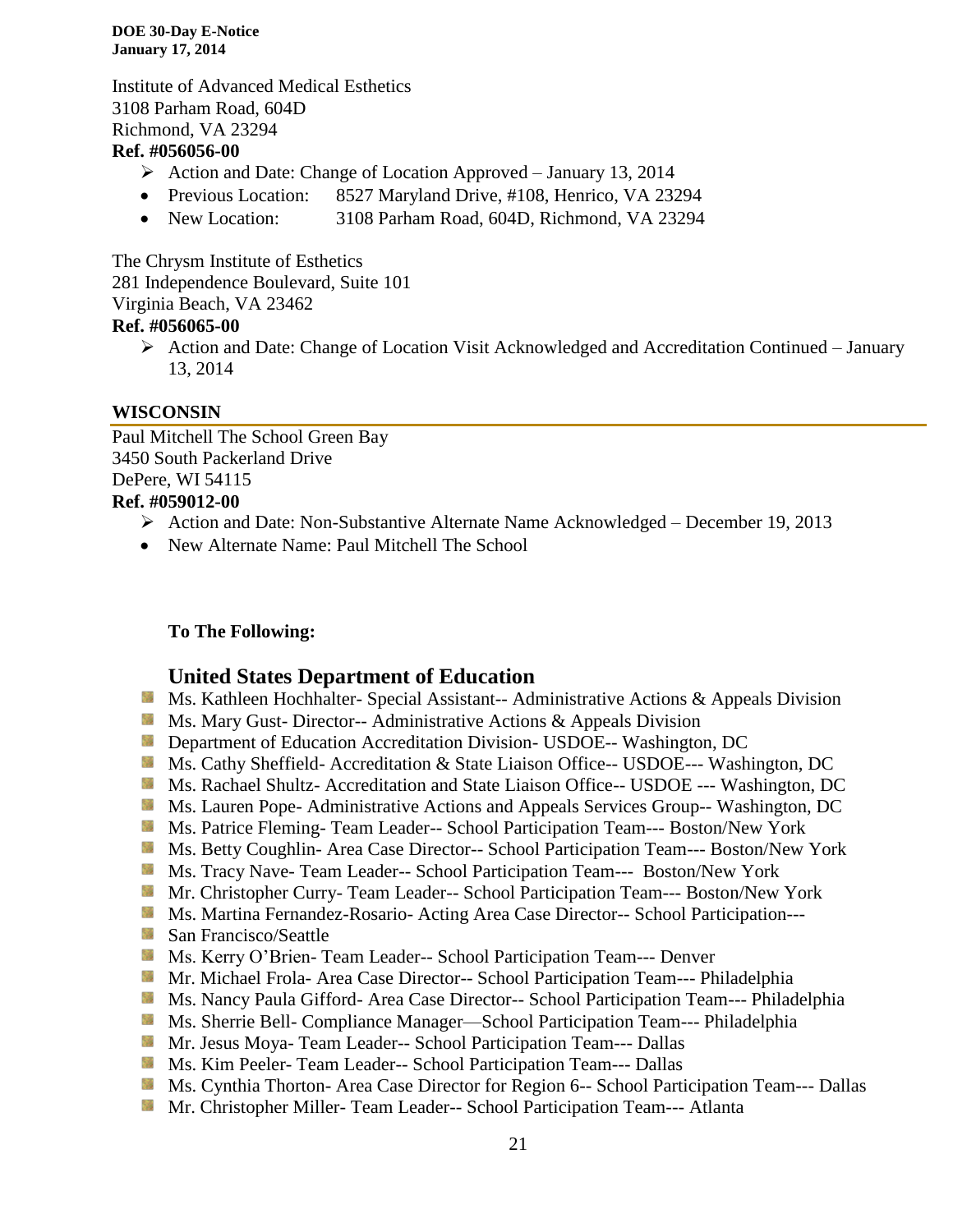- **Mr.** Charles Engstrom- Area Case Director-- School Participation Team--- Atlanta
- Mr. Ralph Lobosco- Area Case Director-- School Participation Team--- Kansas City
- **Mr. Douglas Parrott- Area Case Director-- School Participation Team--- Chicago/Denver**
- **Ms. Carolyn White- Team Director-- School Participation Team--- South Central**

#### **Accreditors**

- **IDE** Dr. Bill Larkin- Executive Director-- ACCET
- **Mr. Michale McComis, Ed.D.** Executive Director-- ACCSCT
- Mr. Albert Gray, Ph.D.- Executive Director-- ACICS
- **Dr.** Gary Puckett- Executive Director-- COE

#### **State Authorities**

- Mr. Bob McKee- AL State Board of Cosmetology-- Montgomery, AL
- Ms. Theresa Bunch- AZ State Board of Cosmetology-- Tempe, AZ
- **MS. Kelli Kersey- AR Department of Health (Section Chief, Cosmetology)**-- Little Rock, AR
- **Mr. Charles Kirkpatrick- AR State Board of Barber Examiners-- Little Rock, AR**
- **Ms. Kristy Underwood- CA Board of Barbering & Cosmetology-- Sacramento, CA**
- Ms. Christine Jones- CA Board of Barbering & Cosmetology-- Sacramento, CA
- **Ms. Leeza Rifredi Licensing Manager BPPE--CA**
- Ms. Laura Metune Bureau Chief BPPE-- CA
- Ms. Pamela Goens- CO Office of Barber & Cosmetology Licensure-- Denver, CO
- **Mr. Douglas Parrott- Area Case Director-- School Participation Team—Denver, CO**
- Ms. Janet Brancifort- CT Examining Board for Barbers, Hairdressers, & Cosmeticians-- Hartford, CT
- Ms. Judy Letterman- DE Board of Cosmetology & Barbering-- Dover, DE
- **Mr. Clifford Cooks- DC Department of Consumer & Regulatory Affairs-- Washington, DC**
- **Ms. Robyn Barineau- FL State Board of Cosmetology & Barbers Board-- Tallahassee, FL**
- **Mr.** Josh Waters- GA State Board of Cosmetology & GA Board of Barbers-- Macon, GA
- **Ms. Margaret Guerrero- Guam Board of Barbering & Cosmetology-- Mangilao, Guam**
- Ms. Laureen Kai- HI Barbering & Cosmetology Department-- Honolulu, HI
- **Ms.** Tana Cory- ID Bureau of Occupational Licenses-- Boise, ID
- **Ms. Keri Ginger- IL Department of Financial & Professional Regulation-- Springfield, IL**
- **Ms.** Tracy Hicks- IN Professional Licensing Agency-- Indianapolis, IN
- Ms. Susan Reynolds- Iowa Board of Cosmetology Arts & Sciences—Des Moines, IA
- **Ms. Mary Lou Davis- KS State Board of Cosmetology-- Topeka, KS**
- Mr. H.R. Vacek- KS State Barber Board-- Topeka, KS
- **Mr.** Charles Lykins- KY Board of Hairdressers & Cosmetologists-- Frankfort, KY
- **Mr. Steven Young- LA State Board of Cosmetology-- Baton Rouge, LA**
- **Ms. Latrice Matthews- LA Board of Barber Examiners-- Baton Rouge, LA**
- Ms. Geraldine Betts- ME Office of Professional & Occupational Regulation-- Augusta, ME
- Mr. James Liddell ME Office of Professional & Occupational Regulation—Augusta, ME
- Mr. Robert Wood- MD State Board of Cosmetologists-- Baltimore, MD
- **Maryland State Board of Barbers- Baltimore, MD**
- Ms. Helen Peveri- MA Board of Cosmetology-- Boston, MA
- Ms. Mary Jayne Fay, Ed.D.- MA Department of Education-- Malden, MA
- Ms. Linda Clewley- MI State Board of Cosmetology-- Lansing, MI
- **MS.** Gina Stauss- MN Board of Cosmetologist Examiners-- Minneapolis, MN
- **Ms.** Cynthia Johnson- MS State Board of Cosmetology--Jackson, MS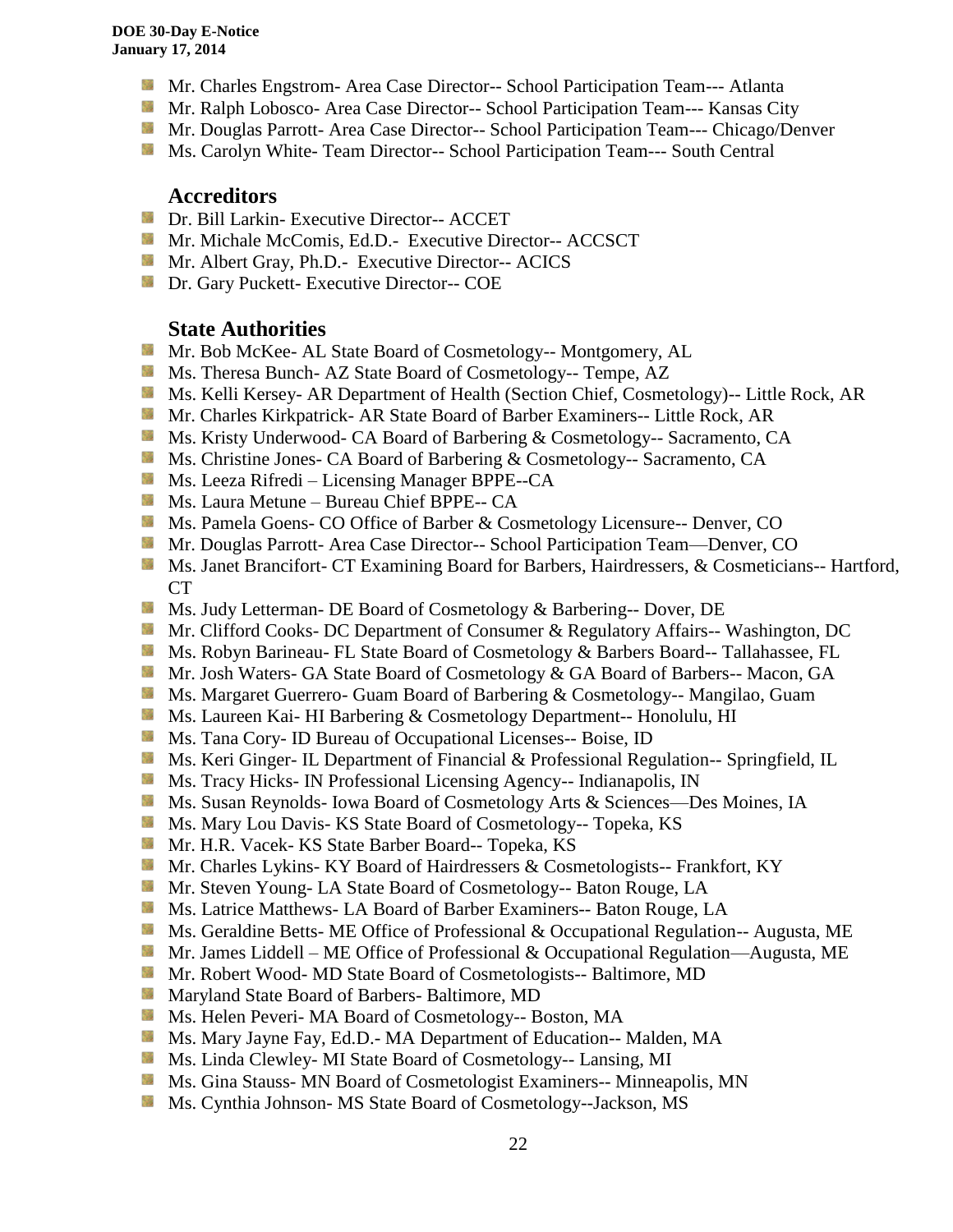- Ms. Emily Carroll- MO State Board of Cosmetology-- Jefferson City, MO
- Ms. Grace Berger- MT Board of Barbers & Cosmetologists-- Helena, MT
- **MS. Kris Chiles- NE State Board of Cosmetology Examiners-- Lincoln, NE**
- Nebraska Board of Barber Examiners- Lincoln, NE
- Ms. Nadine Griego- NV State Board of Cosmetology-- Las Vegas, NV
- Nevada State Board of Massage Therapy- Las Vegas, NV
- Ms. Kathryn Wantuck- NH State Board of Barbering, Cosmetology, and Esthetics-- Concord, NH
- Mr. Jay Malanga- NJ Board of Cosmetology & Hairstyling-- Newark, NJ
- **MS.** Antoinette Griego- NM State Board of Barbers & Cosmetologists-- Santa Fe, NM
- Ms. Jackie Holmes- New Mexico Massage Therapy Board-- Santa Fe, NM
- **Ms. Kathleen McCoy- NY Department of State-Division of Licensing Services-- Albany, NY**
- **Ms. Carol Yates- NY State Education Department-Bureau of Proprietary School Supervision--**Albany, NY
- **Ms. Lynda Elliott- NC State Board of Cosmetic Art Examiners- Raleigh, NC**
- **Mr. Wayne Mixon- Executive Director- NC Board of Barber Examiners-- Raleigh, NC**
- **MS.** Sue Meier- ND State Board of Cosmetology-- Bismarck, ND
- Ms. Tona Stevenson- North Dakota State Board of Barber Examiners-- Dickenson, ND
- **Mr. James P. Trakas- Executive Director-- OH State Board of Cosmetology--- Grove City, OH**
- Ms. Sherry Lewelling- OK Board of Cosmetology-- Oklahoma City, OK
- **MS.** Samantha Patnode- OR Health Licensing Agency-- Salem, OR
- **Ms. Kelly Diller-PA State Board of Cosmetology-- Harrisburg, PA**
- **Mr. Juan Bigio Ramos, Ph.D.- PR General Council of Education-- San Juan, PR**
- Mr. Enrique Martinez- PR Examining Board of Beauty-- San Juan, PR
- Ms. Gail Giuliano- Board Administrator-RI State Board of Barbering & Hairdressing-- Providence, RI
- **Ms. Maureen Slowik- Board Administrator- RI State Board of Cosmetology--Providence, RI**
- **Ms. Tracey McCarley- SC Board of Barber Examiners-- Columbia, SC**
- Ms. Kathryn Boyd- SD Cosmetology Commission-- Pierre, SD
- **Ms. Beverly Waller- TN Board of Cosmetology-- Nashville, TN**
- **Mr. William Kuntz Jr., TX Department of Licensing & Regulation, Austin, TX**
- **Ms. Sally Stewart- UT Cosmetology/Barbering Board-- Salt Lake City, UT**
- Ms. Carla Preston- VT Office of Professional Regulation-- Montpelier, VT
- Mr. William Ferguson II- VA Board for Barbers & Cosmetology-- Richmond, VA
- Ms. Zelda Williams- VA Board for Barbers & Cosmetology-- Richmond, VA
- **Ms. Susan Colard- WA Department of Licensing-Consumer Affairs-- Olympia, WA**
- Mr. Adam Higginbotham- Executive Director-- WV Board of Barbers & Cosmetologist--- Dunbar, WV
- Ms. Angela Arrington- WI Barbering & Cosmetology Board-- Madison, WI
- Mr. Aaron Knautz- WI Massage Therapy & Bodywork Therapy Affiliated Credentialing Board--Madison, WI
- Ms. Betty Abernethy- WY State Board of Cosmetology-- Cheyenne, WY

#### **State Massage Therapy Higher Education Authorities**

- **Mr. Keith Warren- AL Board of Massage Therapy-- Montgomery, AL**
- Ms. Kathleen Phillips- AZ State Board of Massage Therapy-- Phoenix, AZ
- **M.** Ms. Marilyn L. Graham- AR State Board of Massage Therapy—Little Rock, AR
- Ms. Chelle Martin- FL Dept. of Health-Division of Medical Quality-- Tallahassee, FL
- **Mr. Ross Miller- IN Commission on Proprietary Education-- Indianapolis, IN**
- **Mr. George Hebert- NJ Massage Board-- Newark, NJ**